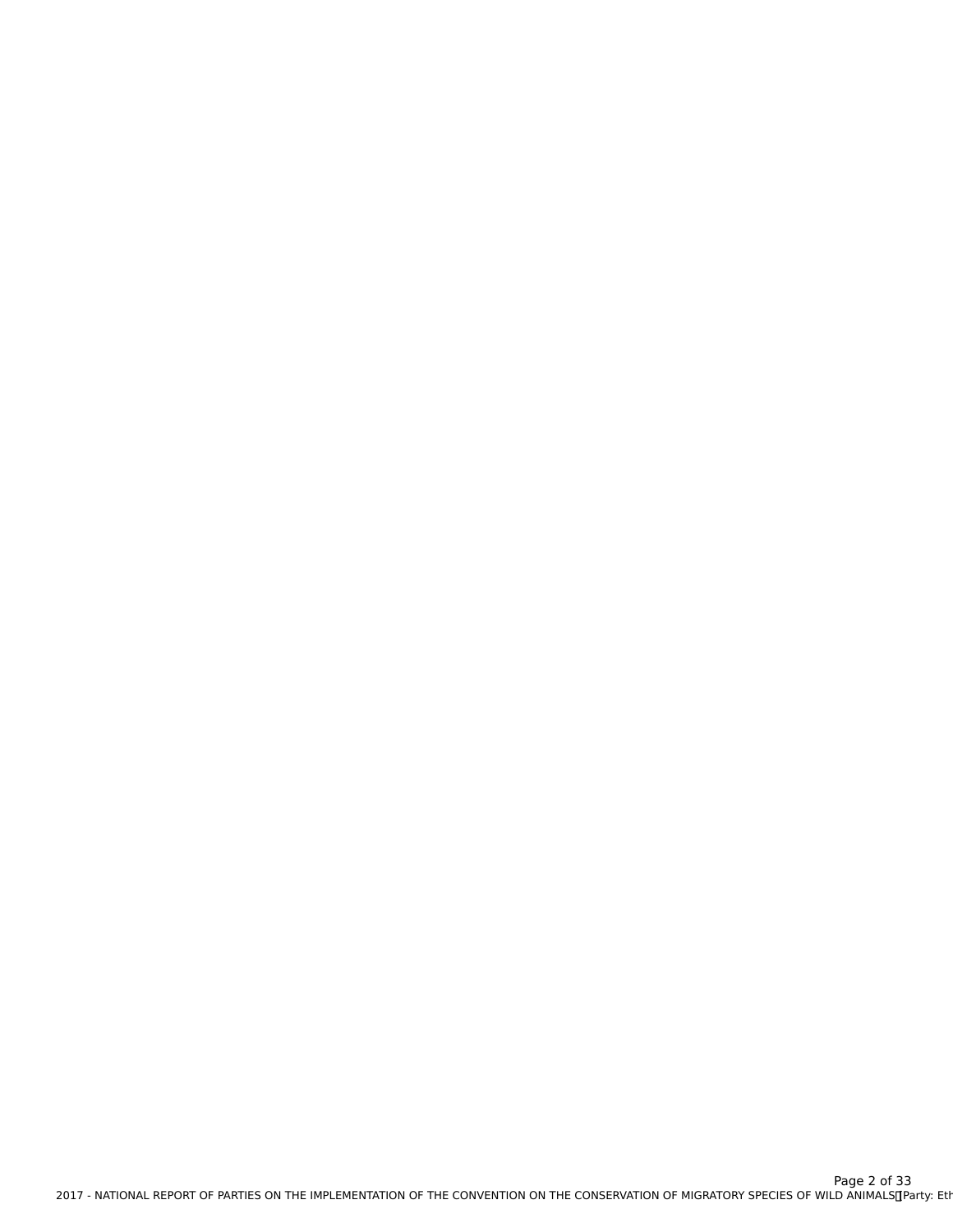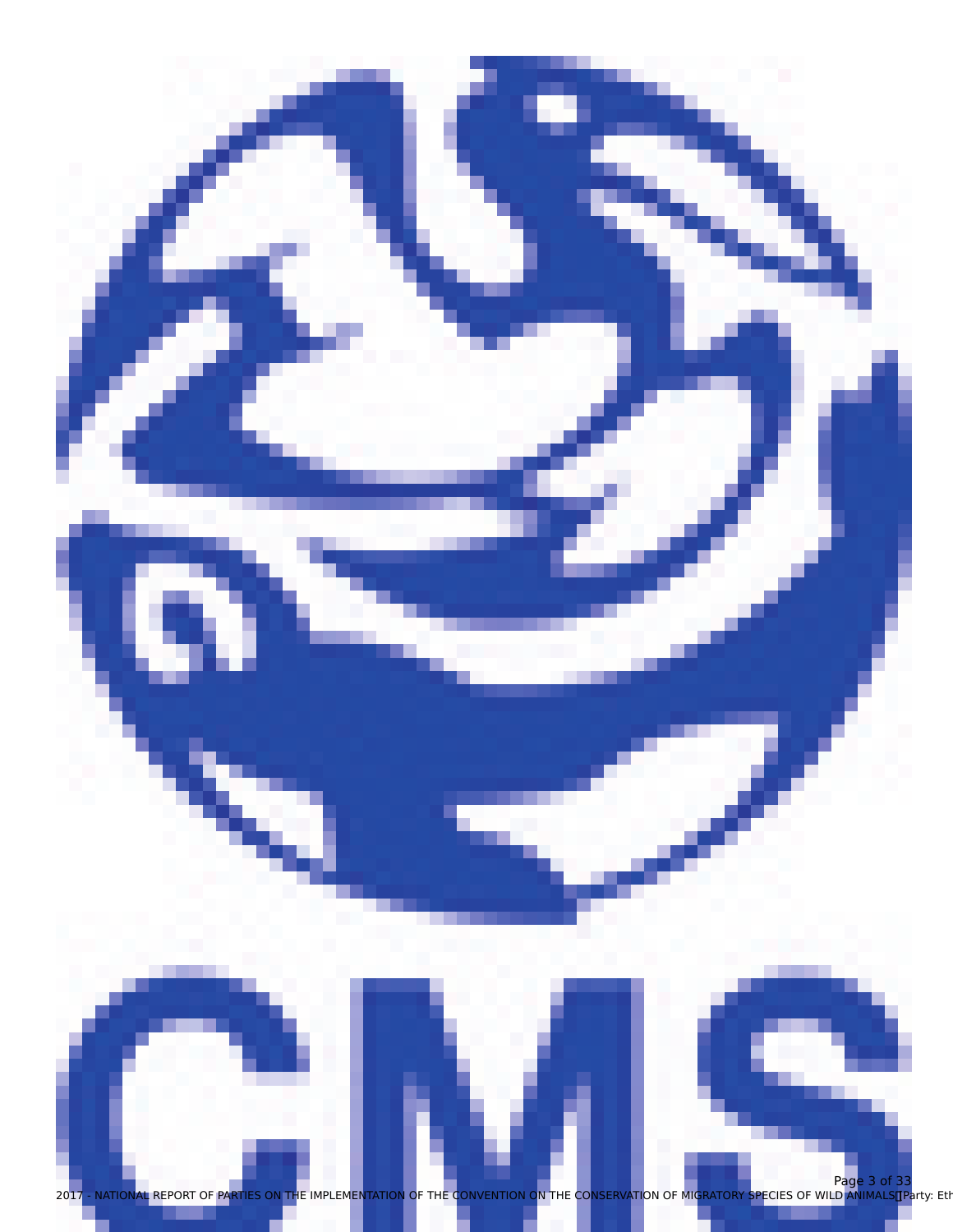## **2017 - NATIONAL REPORT OF PARTIES ON THEIMPLEMENTATION OF THE CONVENTION ON THECONSERVATION OF MIGRATORY SPECIES OF WILDANIMALS**

### **The deadline for submission of the reports is 24 April 2017. The reporting period is from May 2014 to April 2017.**

Parties are encouraged to respond to all questions. Parties are also requested to provide comprehensive answers, including, where appropriate, a summary of activities, information on factors limiting action and details of any mcluumg, where app<br>assistance required.

The reporting format was agreed by the Standing Committee at its 40th Meeting (Bonn, November 2012) for mandatory use by Parties, for reports submitted to the Eleventh Meeting of the Conference of the Parties (COP11). The 45th meeting of the Standing Committee recommended the use of the same format for reports submitted to COP12, 45th meeting of the Standing Committee recommended the use of the same format for reports submitted to<br>With necessary adjustments to take into account relevant COP11 decisions, in particular amendments to the Appendices and resolutions.

COP Resolution 9.4 adopted at Rome called upon the Secretariats and Parties of CMS Agreements to collaborate in the implementation and harmonization of online reporting implementation. The CMS Family Online Reporting System (ORS) has been successfully implemented and used by AEWA in their last Meeting of the Parties (MOP 5, 2012) reporting cycle. CMS now offers the Convention's Parties to use the ORS for submitting their national reports for the COP11 (2014) reporting cycle.

Please enter here the name of your country › Ethiopia

Which agency has been primarily responsible for the preparation of this report? › Ethiopian Wildlife Conservation Authority (EWCA)

Please list any other agencies that have provided input

› Ethiopian Institute of Biodiversity (EIB), Ministry of Environment, Forest and Climate Change (MEFCC), Concerned Regional Offices, Conservation NGos (Ethiopian Wildlife and Natural History Society), African Parks Network, Wetland International), Academic and Research Institutions, Etc...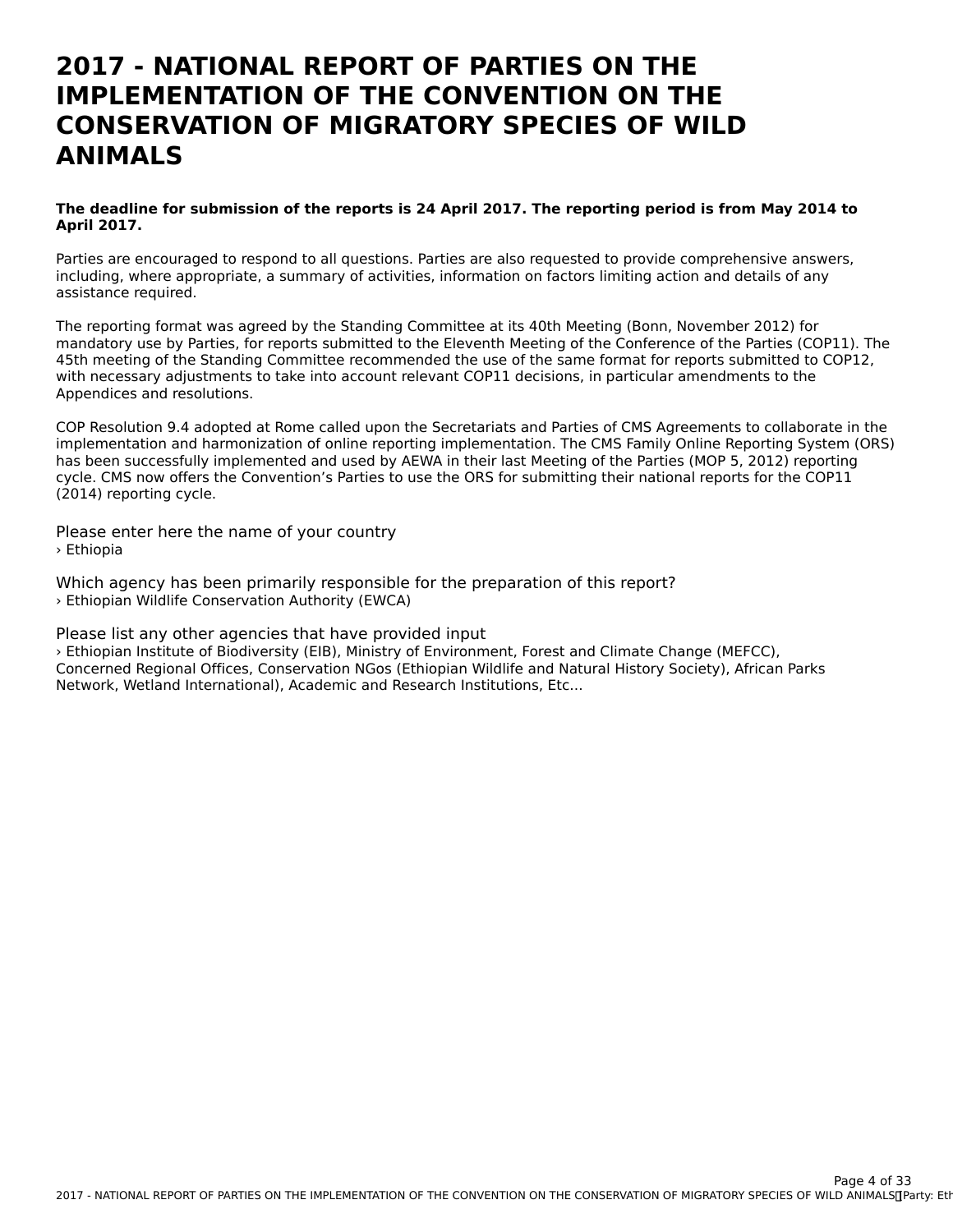## **I(a). General Information**

Please enter the required information in the table below:

## **Party**

Date of entry into force of the Convention in your country  $>01/01/2010$ 

Period covered› May 2014 - April 2017

Territories to which the Convention applies › All ranges of the CMS species

## **Designated National Focal Point**

Full name of the institution › Ethiopian Wildlife Conservation Authority

Name and title of designated Focal Point › Mr. Kahsay Gebretensae Asgedom Director, Wildlife Research & Monitoring Directorate

Mailing address › P.O. Box 386 Addis Ababa

Telephone › +251 (0) 115506808

Fax› +251 (0) 115506804

E-mail› kahsaygt@hotmail.com

## **Appointment to the Scientific Council**

Full name of the institution › Ethiopian Wildlife Conservation Authority (EWCA)

Name and title of contact officer› Not assigned

Mailing address

 $\rightarrow$  -

E-mail › kahsaygt@hotmail.com

### **Submission**

## **Name and Signature of officer responsible for submitting national report**

Name:› Mr. Kahsay Gebretensae Asgedom Director, Wildlife Research & Monitoring Directorate

#### Address:

Address.<br>› Ethiopian Wildlife Conservation Authority P.O. Box 386 Addis Ababa

Tel.:› +251 (0) 115506808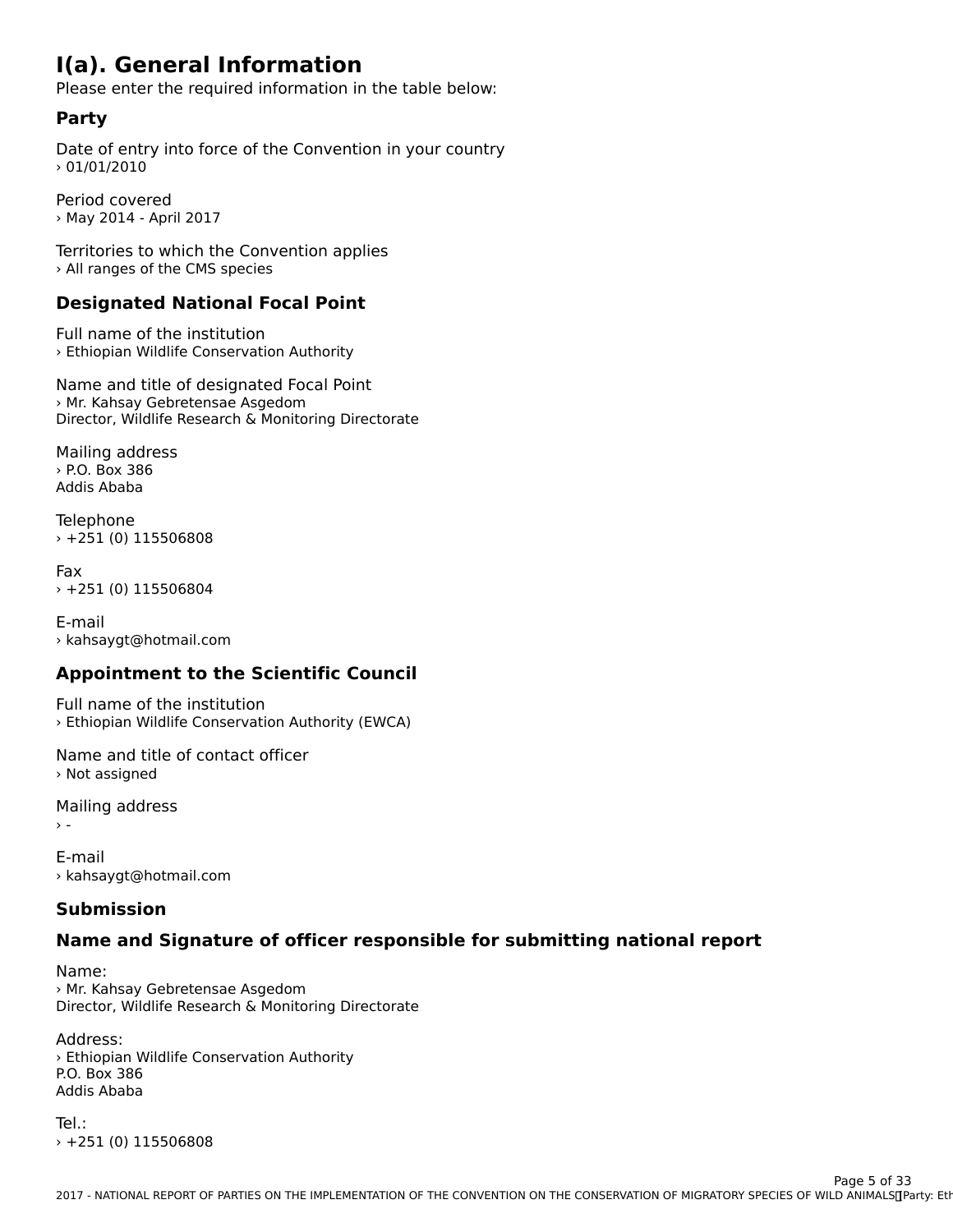Fax: $+251(0)$  115506804

E-mail:› kahsaygt@hotmail.com

**Date of submission**  $\frac{1}{2}$  21/4/2017

### **Implementation**

Competent Authority: › EWCA

Relevant implemented legislation:

› Proclamation for Government Council Ratification of the International Treaty of Endangered Wildlife and Plants Trade, Proclamation No.14/1989 - adopted by the house of people and enforced by EWCA; Proclamation to amend the Institute of Biodiversity Conservation and Research Establishment, Proclamation No 381/2004 adopted by the House of Peoples' Representatives and enforced by EIB; Proclamation for Genetic Resource audpled by the House of Peoples Representatives and enforced by EIB, Proclamation for Genetic Resource<br>and Public Rights, Proclamation No.482/2005 -adopted by the House of Peoples' Representatives and enforced by EIB Proclamation to provide for the Development, Conservation and Utilization of Wildlife, Proclamation no.541/2007 - adopted by the House of Peoples' Representatives and enforced by EWCA; Regulation to adopted by the House of Peoples' Representatives and enforced by EWCA; Regulation to  $\Gamma$ of Ministers and evelopment, Conservation and Othization, Regulations No. 103/2000 adopted by the Confer of Ministers and enforced by EWCA; Convention of Conservation of the Migratory Species of Wild animals Ratification Proclamation No. 634/2009 adopted by the House of Peoples' Representatives and African-Eurasian waterbirds Agreement Ratification Proclamation No. 635/2009,adopted by the House of Peoples'Lui asiair waterbinds Agreement Natification Hoclamation No. 055/2009,au0pted by the House of Feoples<br>Personalisticism Representatives.

Other relevant Conventions/ Agreements (apart from CMS) to which your country is a Party: › CBD, AEWA and CITES

National policy instruments (e.g. national biodiversity conservation strategy, etc.): › Wildlife development, protection and utilization policy and strategy (2005)

### **CMS Agreements/MoU**

**Please indicate whether your country is part of the following Agreements/MoU. If so, please indicate the competent national institution**

### **Wadden Sea Seals (1991)**

**Wadden Sea Seals (1991)** waaach Sca Sc<br>**☑ Non Range State** 

## **ASCOBANS (1994)**

**ASCOBANS (1994)** ☑ Non Range State

### **AEWA (1999)**

**AEWA (1999)** ———————————————————<br>☑ Party

#### **National Focal Point**

Name

› Kahsay Gebretensae Asgedom, Ethiopian Wildlife Conservation Authority (EWCA)

Address › P.O.Box 386, Addis Ababa, Ethiopia

Tel

› +251 (0) 115514389

Fax› +251 (0) 115506804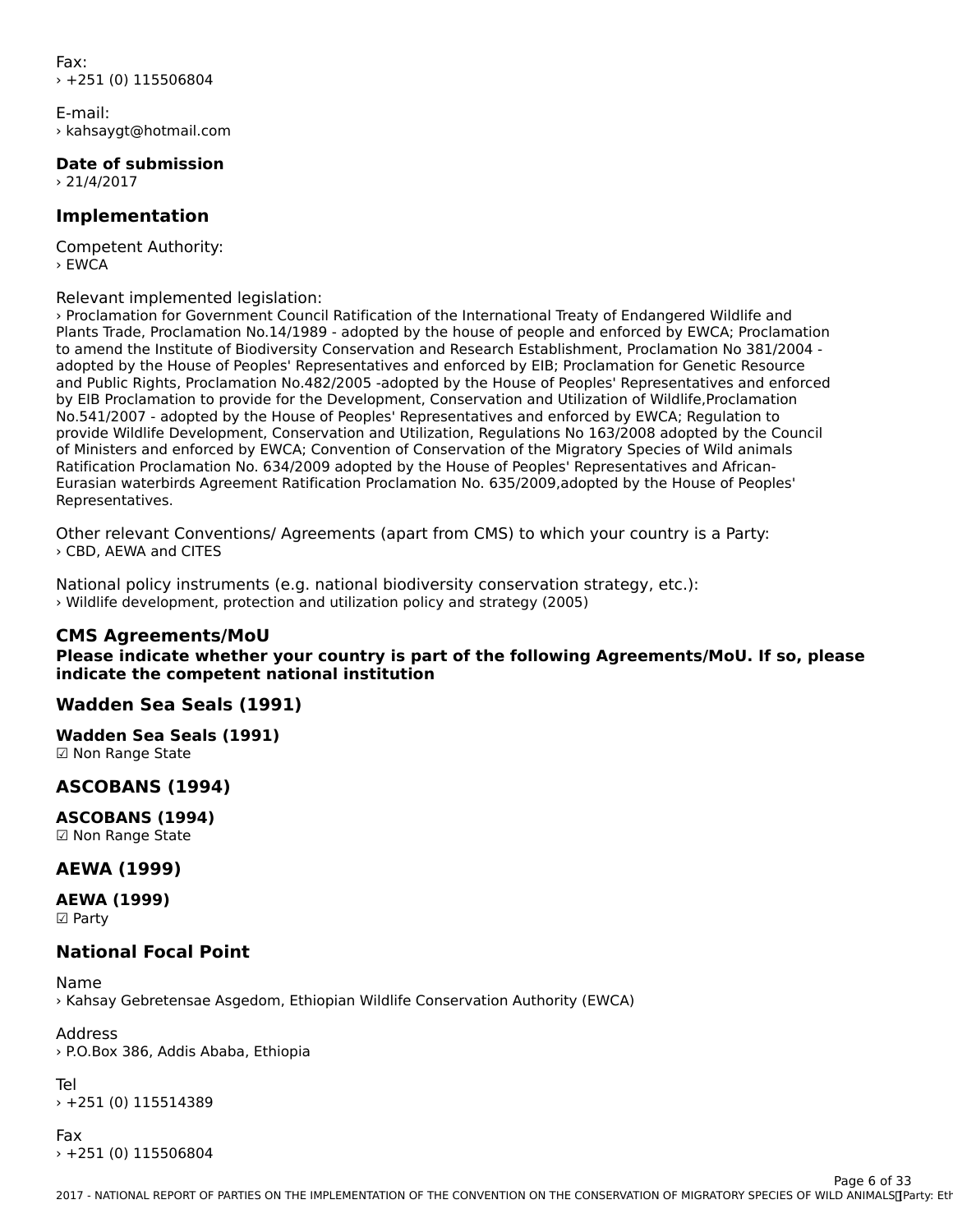## **Appointed member of the Technical Committee**

Name› Mihret Ewnetu Mulualem

Address› P.O.Box 386, Addis Ababa, Ethiopia

Tel› +251 (0) 911135310

Fax› +251 (0) 115506804

E-mail › ewneumulalem@gmail.com

## **ACAP (2001)**

**ACAP (2001)**☑ Non Range State

## **Gorilla Agreement (2008)**

## **Gorilla Agreement (2008)**

**⊍UTTHA Ayreeme**<br>☑ Non Range State

## **Siberian Crane MoU (1993/1999)**

Siberian Crane MoU (1993/1999)☑ Non Range State

## **Slender-billed Curlew MoU (1994)**

Slender-billed Curlew MoU (1994) ☑ Non Range State

## **Atlantic Turtles MoU (1999)**

Atlantic Turtles MoU (1999)☑ Non Range State☑ Non Range State

## **Middle-European Great Bustard MoU (2001)**

Middle-European Great Bustard MoU (2001) ι•πααιe-∟αι ορeατι<br>☑ Non Range State

## **IOSEA Marine Turtles MoU (2001)**

IOSEA Marine Turtles MoU (2001) ioseA Marine Ture<br>☑ Non Range State

## **Bukhara Deer MoU (2002)**

Bukhara Deer MoU (2002) ☑ Non Range State

## **Aquatic Warbler MoU (2003)**

Aquatic Warbler MoU (2003) ☑ Non Range State☑ Non Range State

## **West African Elephants MoU (2005)**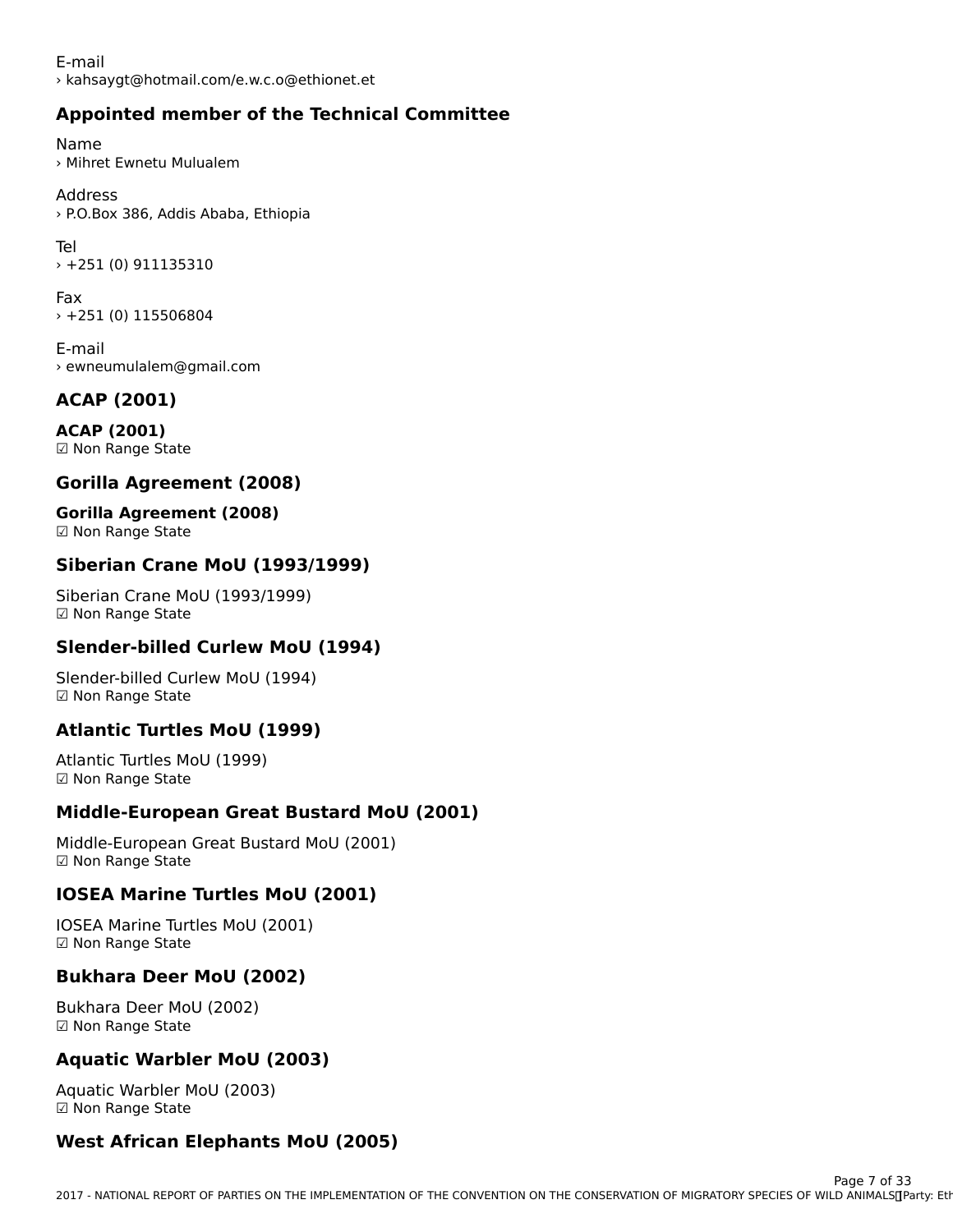West African Elephants MoU (2005)west Affican Elephants No<br>☑ Non-signatory Range State

## **Pacific Islands Cetaceans MoU (2006)**

Pacific Islands Cetaceans MoU (2006) ☑ Non Range State

## **Dugong MoU (2007)**

Dugong MoU (2007) Dugong noo (zoc<br>☑ Non Range State

## **Western African Aquatic Mammals MoU (2008)**

Western African Aquatic Mammals MoU (2008) western Amcan A<br>☑ Non Range State

## **Birds of Prey (Raptors) MoU (2008)**

Birds of Prey (Raptors) MoU (2008) ☑ Non-signatory Range State

## **High Andean Flamingos MoU (2008)**

High Andean Flamingos MoU (2008) rngn Andean Fran<br>☑ Non Range State

## **Sharks MoU (2010)**

Sharks MoU (2010) ☑ Non Range State

## **Involvement of other government departments/NGOs/private sector**

1. Which other government departments are involved in activities/initiatives for the conservation of 1. Which other government departments are inv<br>migratory species in your country? (Please list.)

› Ethiopian Institute of Biodiversity Conservation (EIB), Concerned Regional bureaus of culture and tourism and concerned Regional departments of natural resources/environment and Forestry.

2. If more than one government department is involved, describe the interaction/relationship between these government departments:

enese government departments.<br>> The federal EWCA is directly responsible for the management of resources encompassed in the federal PAs<br>While EIB deals the the While EIB deals with some ex-situ conservation practices. Considerable assistance is also rendered to the while Lib deals with some ex-situ conservation practices. Considerable assistance is also rendere<br>concerned regional offices so that they effectively manage the migratory species from their side.

3. Has a national liaison system or committee been established in your country? ☑ No

4. List the main non-governmental organizations actively involved in activities/initiatives for the conservation of migratory species in your country, and describe their involvement: › The Ethiopian wildlife and Natural History Society (EWNHS) is actively involved in IBA Sites conservation. Wetland International has been involved in the Central Rift Valley Basin conservation, FZS and AWF are also we hand international has been involved in the Central Nit valley basili conservation, 125 and AWI are also<br>Active in the afro-montane hotspot areas where they support various migratory species of birds. African Parks Network used to be active in the Gambella National Park where significant population of migratory mammals and birds exist.

4a. Please provide detail on any devolved government/overseas territory authorities involved. › The German Government in particular and the EU in general have been contributing significantly towards sound conservation of ecosystems of migratory animals. Norway provided support for the monitoring of whiteeared Kob which was included in Appendix II list in CMS CoP 11.

5. Describe any involvement of the private sector in the conservation of migratory species in your country:

6. Note any interactions between these sectors in the conservation of migratory species in your country: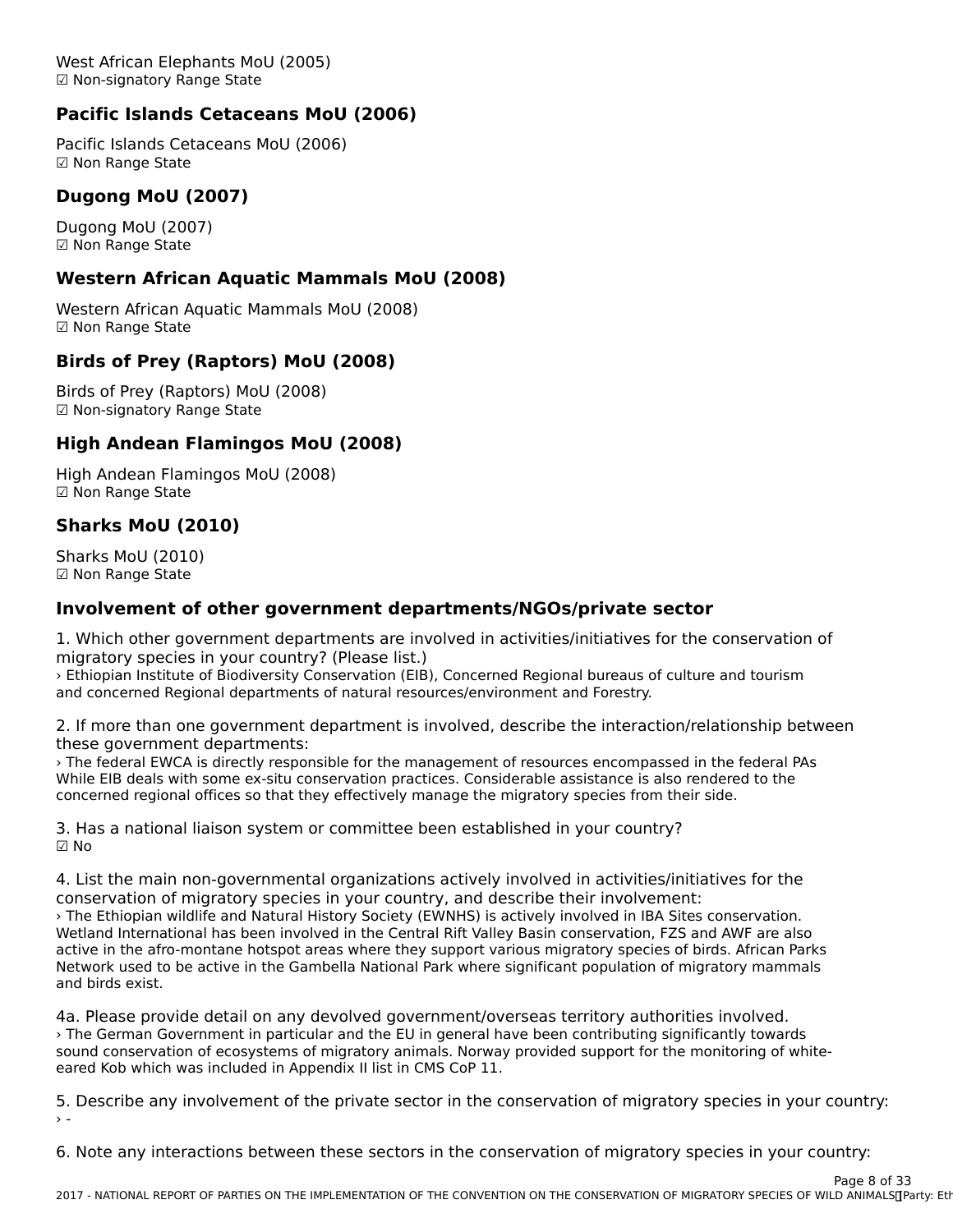› There are modalities and specific signed between the conservation oriented NGOs and EWCA.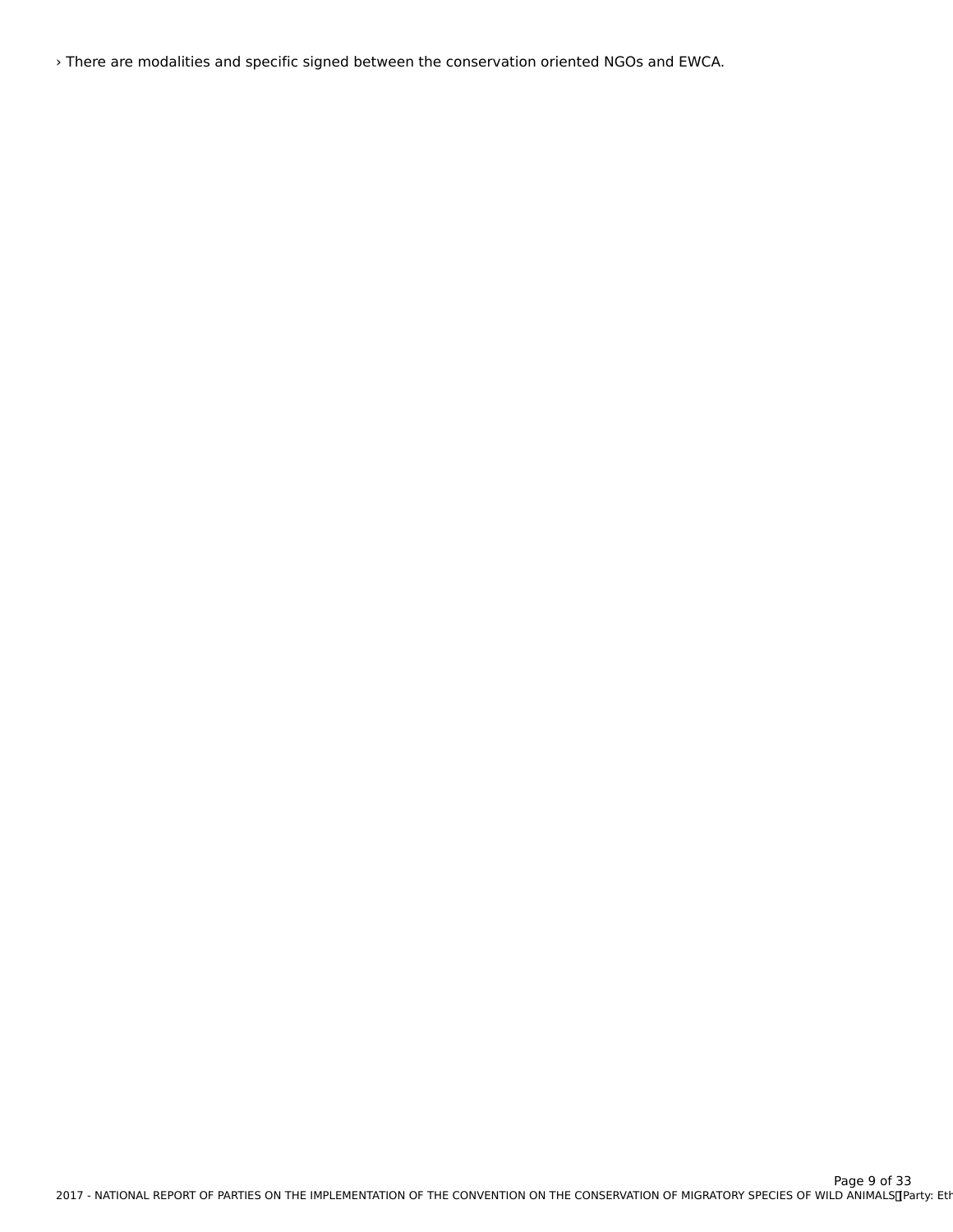## **I(b). Information about involved Authorities**

Identify the ministry, agency/department or organization that is responsible for leading actions relating to Appendix I species

1- Birds › EWCA and Concerned Regional Bureaus /Departments

2- Aquatic Mammals › EWCA and Concerned Regional Bureaus /Departments

3- Reptiles › EWCA and Concerned Regional Bureaus /Departments

4- Terrestrial Mammals **-** Terrestrial Marificials<br>> EWCA and Concerned Regional Bureaus /Departments

5- Fish

› EWCA, Ministry of Livestock & Fisheries (MoLF) and Concerned Regional Bureaus /Departments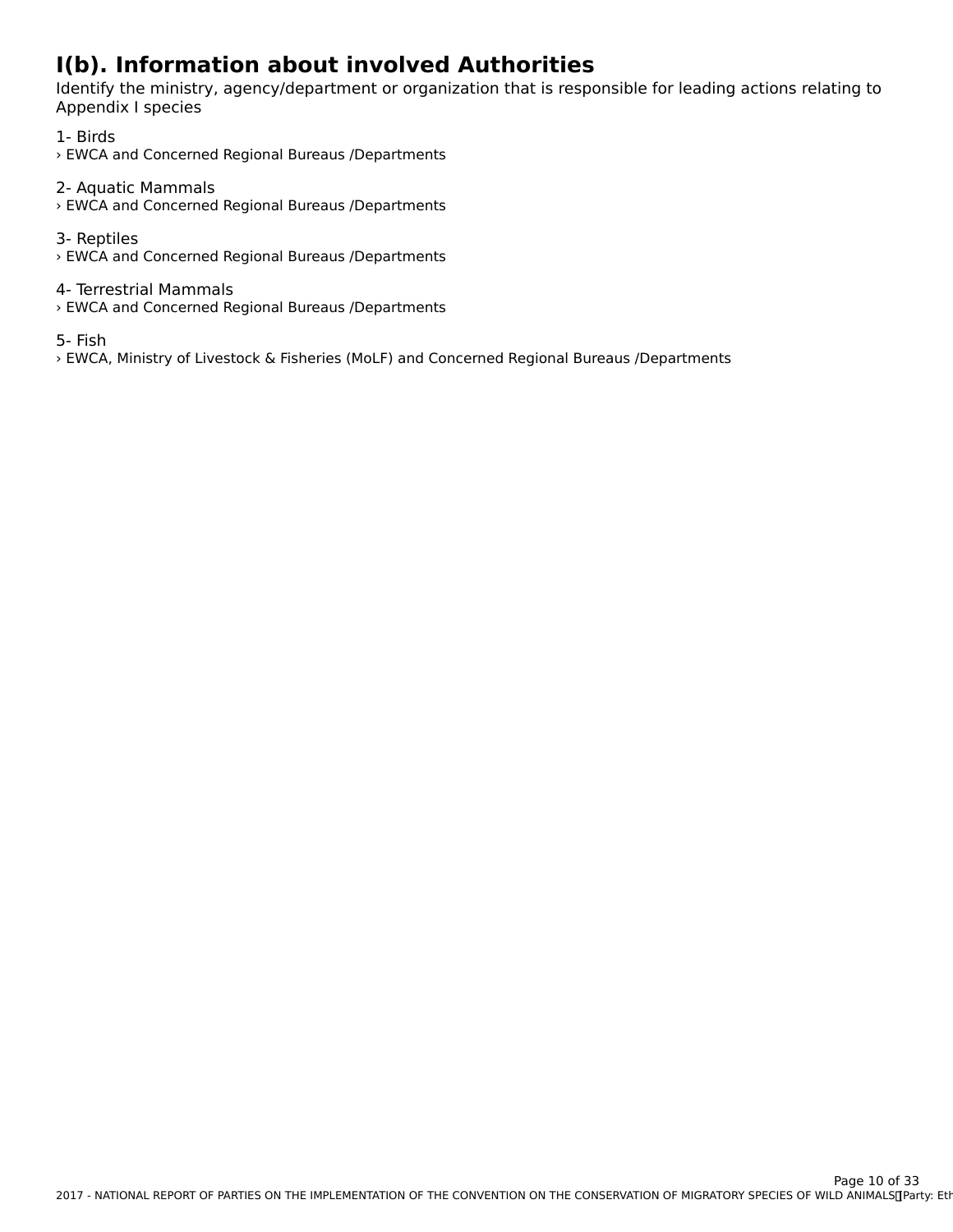## **II. Appendix I species**

### **1. BIRDS**

## **1.1 General questions on Appendix I bird species**

1. Is the taking of all Appendix I bird species prohibited by the national implementing legislation cited in Table I(a) (General Information)? ☑ No

If other legislation is relevant, please provide details:

› Proclamation No.541/2007 and Regulations No.163/2008 are the laws which govern wildlife Conservation, Development and Utilization in general and thus governing the species. Besides, the proclamation for CITES agreement (endorsed in 1989) has relevance in this regard.

1a. If the taking of Appendix I bird species is prohibited by law, have any exceptions been granted to the prohibition?

☑ No

2. Identify any obstacles to migration that exist in relation to Appendix I bird species:

☑ Electrocution

☑ Habitat destruction

☑ Wind turbines☑ Other

› Expansion of invasive species

2a. What actions are being undertaken to overcome these obstacles?

› Additional areas have been set aside in order to ensure effective management of the potential habitats for the species in question and awareness creation forums with the energy stakeholders were organized. Besides some mitigation measures have been examined to address the electrocution issues. Eradication of invasive species (water hyacinth) have been undertaken in collaboration with stakeholders.

2b. Please report on the progress / success of the actions taken.

› Considerable success has been recorded towards creating alternative habitats and restoring the existing ranges for the migratory species and the mitigation measures indicated in the EIA of any installation process ranges for the migratory species and the mitigation measures indicated in the EIA or any instandition proce<br>were so useful to reduce electrocution risks. Besides, significant attitudinal change has been brought at all were so useful to require electrocution risks. Besides,<br>levels with regard to electrocution and wind turbines.

2c. What assistance, if any, does your country require in order to overcome these obstacles? › Technical and material assistance towards monitoring and assessing the impact of the aforementioned **Figure 2** is and material assistance towards monitoring concrete solutions in place.

3. What are the major pressures to Appendix I bird species (transcending mere obstacles to migration)? ☑ Other

› Habitat destruction

3a. What actions have been taken to prevent, reduce or control factors that are endangering or are likely to further endanger bird species beyond actions to prevent disruption to migrating behaviour?

› Significant number of sites (3 sites) were set aside for protected areas (PAs) along the flyways and habitats For migratory animals and efforts were made to establish effective management in the existing PAs especially<br>for migratory animals and efforts were made to establish effective management in the existing PAs especially in Gambella National Park and its surroundings in order address issues related to habitat destruction.

3b. Please report on the progress / success of the actions taken. › Actions mentioned under (3a) have shown significant achievements in addressing the aforementioned obstacles.

3c. Describe any factors that may limit action being taken in this regard: › Lack of capacity and fund

3d. What assistance, if any, does your country require to overcome these factors? › The assistance may include capacity building (Technically and in terms of Availability of Fund), Increased rine assista<br>partnership.

Miscellaneous information or comments on Appendix I birds in general: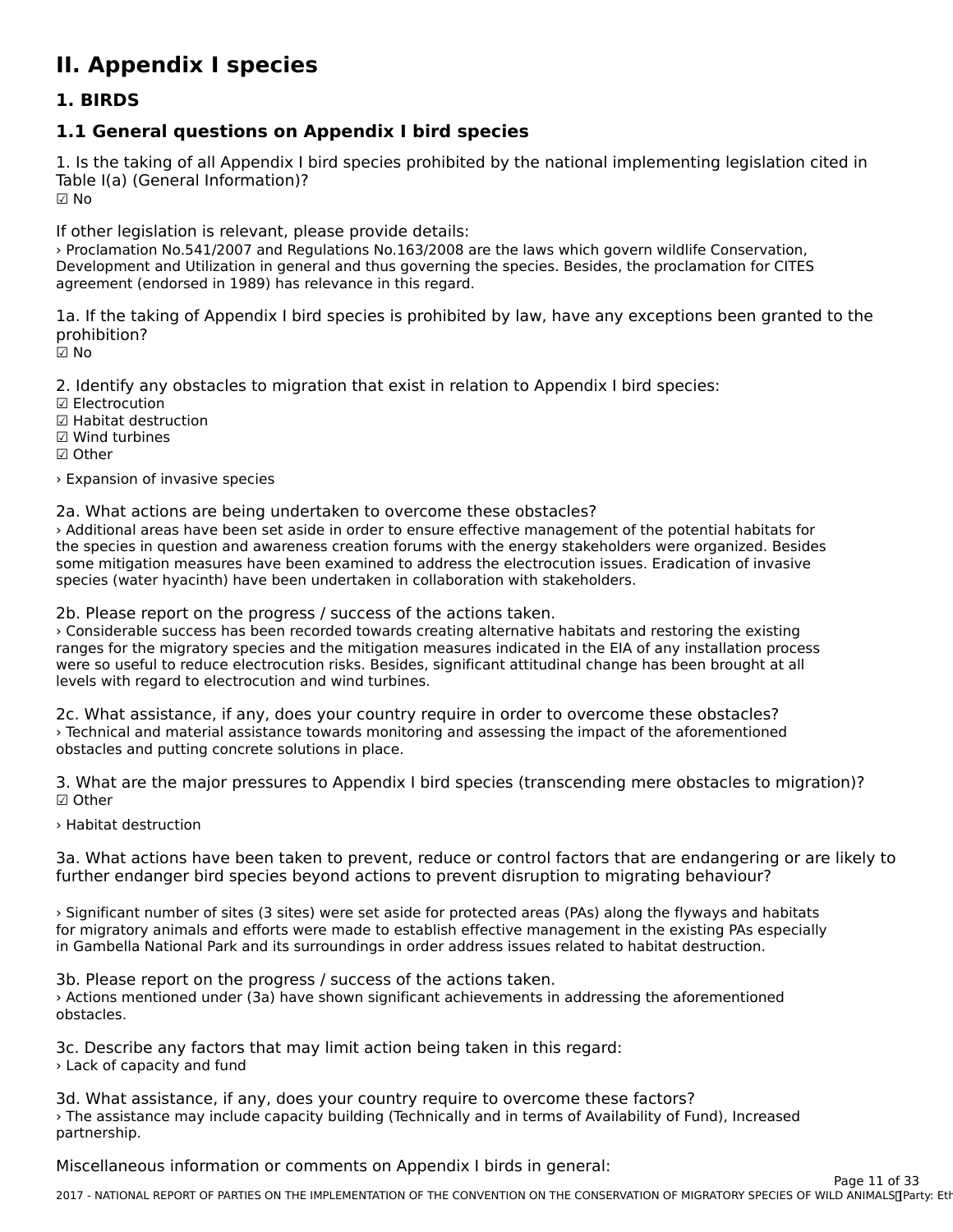### **4. TERRESTRIAL MAMMALS**

## **4.1 General questions on Appendix I terrestrial mammals**

1. Is the taking of all Appendix I terrestrial mammals species prohibited by the national implementing<br>Is vidation sited in Table I(a) (General Information)? legislation cited in Table I(a) (General Information)? ☑ Yes

1a. If the taking of Appendix I terrestrial mammals species is prohibited by law, have any exceptions been Ia. If the taking of Appendi<br>granted to the prohibition?

☑ No

 $\rightarrow$  -

2. Identify any obstacles to migration that exist in relation to Appendix I terrestrial mammals species:

- ☑ Habitat fragmentation
- ☑ Poaching

☑ Lack of trans-boundary management

☑ Climate change and drought

2a. What actions are being undertaken to overcome these obstacles?

› Considerable measures have been taken towards ensuring effective management of the protected areasthat are potential range sites for the App.I mammals. Climate change adaptation strategy has been formulated at national level and there is also a move towards establishing trans-boundary PA systems in all directions of the country. Besides, Conservation action plans have been developed both for Cheetah and airections of the country. Besides, Cons<br>Grevy's zebra and being implemented.

You have attached the following documents to this answer.

[Cheetah\\_Wilddog\\_Ethiopia\\_NAP.pdf](http://cms-ort.ort-production.linode.unep-wcmc.org/answers/2553785/documents/1652) - Conservation Action Plan for Cheetah and Wild dog

2b. Please report on the progress / success of the actions taken. › Considerable achievements have been recorded in all circumstances.

2c. What assistance, if any, does your country require in order to overcome these obstacles? › Technical and financial support to implement the national conservation action plans.

3. What are the major pressures to Appendix I terrestrial mammals species (transcending mere obstacles to migration)?

- 
- ເບ migration)<br>☑ Illegal trade
- ⊠ inegai ua<br>☑ Poaching
- ☑ Habitat fragmentation

3a. What actions have been taken to prevent, reduce or control factors that are endangering or are likely to further endanger terrestrial mammals species beyond actions to prevent disruption to migrating behaviour?

› An integrated patrolling network has been established after launching a broad awareness creation programs in order to halt the illegal trade incidences that have been practiced through horn of Africa. Additional areas In order to hait the megaritrade incidences that have been practiced through nom or Amca. Additional area<br>have been set aside and the developed action plans are being implementation in order to ensure effective management of the potential habitats for the species in question.

3b. Please report on the progress / success of the actions taken. › so far, promising achievements have been recorded.

3c. Describe any factors that may limit action being taken in this regard: › Lack of capacity and fund to address the obstacles.

3d. What assistance, if any, does your country require to overcome these factors? › Both technical and financial assistance are required in order to ensure sound conservation of the species. in question.

## **4.2 Questions on specific Appendix I terrestrial mammals**

In the following section, using the table format below, please fill in each Appendix I terrestrial mammal<br>In the following section, using the table format below, please fill in each Appendix I terrestrial mammal  $\alpha$  provided in the provided in summary is considered to be a nature. These complete each table as appropriate, providing information in submitted virtue appropriate, prease cross-repetitions (e.g., a) information already provided in national reports that have been submitted under other conventions (e.g.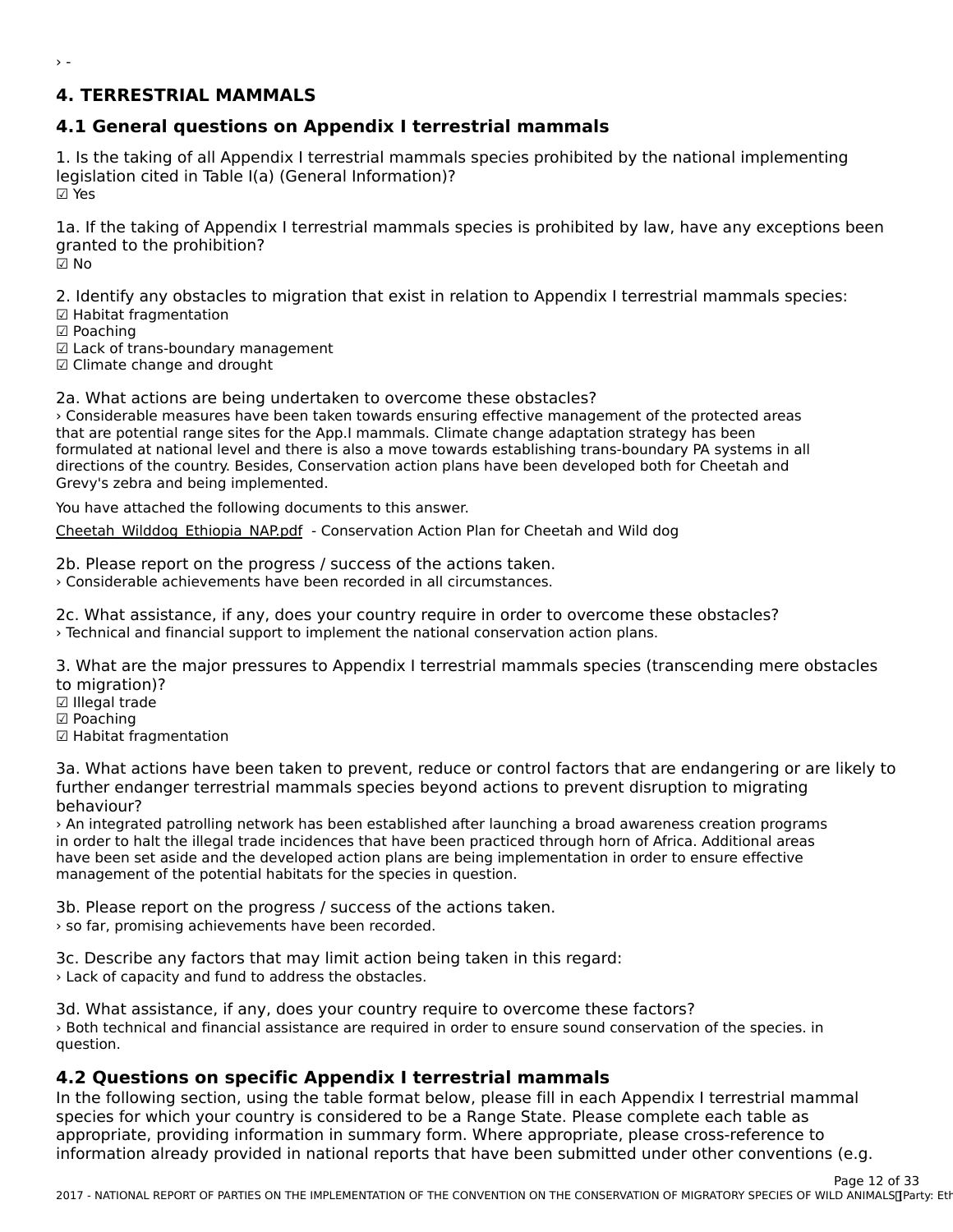Convention on Biological Diversity, Ramsar Convention, CITES). (Attach annexes as necessary.)

# **Species name: Acinonyx jubatus (except populations in Botswana, Namibia and Zimbabwe)**

1. Please provide published distribution reference:

› Larger Carnivores Working Group (2010). Conservation Strategy of Cheetah and Wild dog (2012)

2a. Summarise information on population size (if known):  $\boxdot$  decreasing

› As in the case of its other ranges throughout Africa.

2b. Summarise information on distribution (if known): ☑ decreasing

› Due to habitat fragmentation

3. Indicate and briefly describe any activities that have been carried out in favour of this species in the strain the species in the species of the property of the property of the species of the property of the projection reporting period. (Please provide the title of the project and contact details, where available): ☑ Identification and establishment of protected areas

› Establishment of Proposed Geralle National Park & Sanctuary ☑ Monitoring

› In Collaboration with regional Cheetah and Wild dog Conservation Program ☑ Education/awareness rising

› As part of the Conservation Education & Anti-poaching Mobilization. ☑ Species protection

› Protected by CITES ☑ Control hunting / poaching ☑ Habitat protection□ Habitat protection

5. Describe any future activities that are planned for this species:

› Research and close follow-up/monitoring of this species is so important. Besides ensuring effective X Research and close follow-up/monitoring of this species is so important. Besides ensuring enective<br>management of the range PAs for the species in question has to be a matter of priority in formulating a conservation strategy nationally.

## **Species name: Equus grevyi**

1. Please provide published distribution reference:

› (2010).Taskforce members.An Overview of Biodiversity Indicators of Ethiopia. Addis Ababa.

You have attached the following documents to this answer.

Ethiopia Indicator-report final-print.pdf - Biodiversity Indicators of Ethiopia

2a. Summarise information on population size (if known):  $\boxdot$  decreasing

2b. Summarise information on distribution (if known):  $\boxdot$  decreasing

3. Indicate and briefly describe any activities that have been carried out in favour of this species in the procession the reporting period. (Please provide the title of the project and contact details, where available): reporting period. (i lease provide the title of the<br>☑ Identification and establishment of protected areas

› Halleydege Proposed National Park ☑ Monitoring

☑ Monitoring

☑ Education/awareness rising⊠ Luucation, awarent

☑ Species protection

› CITES Protected ☑ Control hunting / poaching ☑ Habitat protection☑ Habitat protection

4. If no activities have been carried out for this species in the reporting period, what has prevented such action being taken?

 $\rightarrow$  -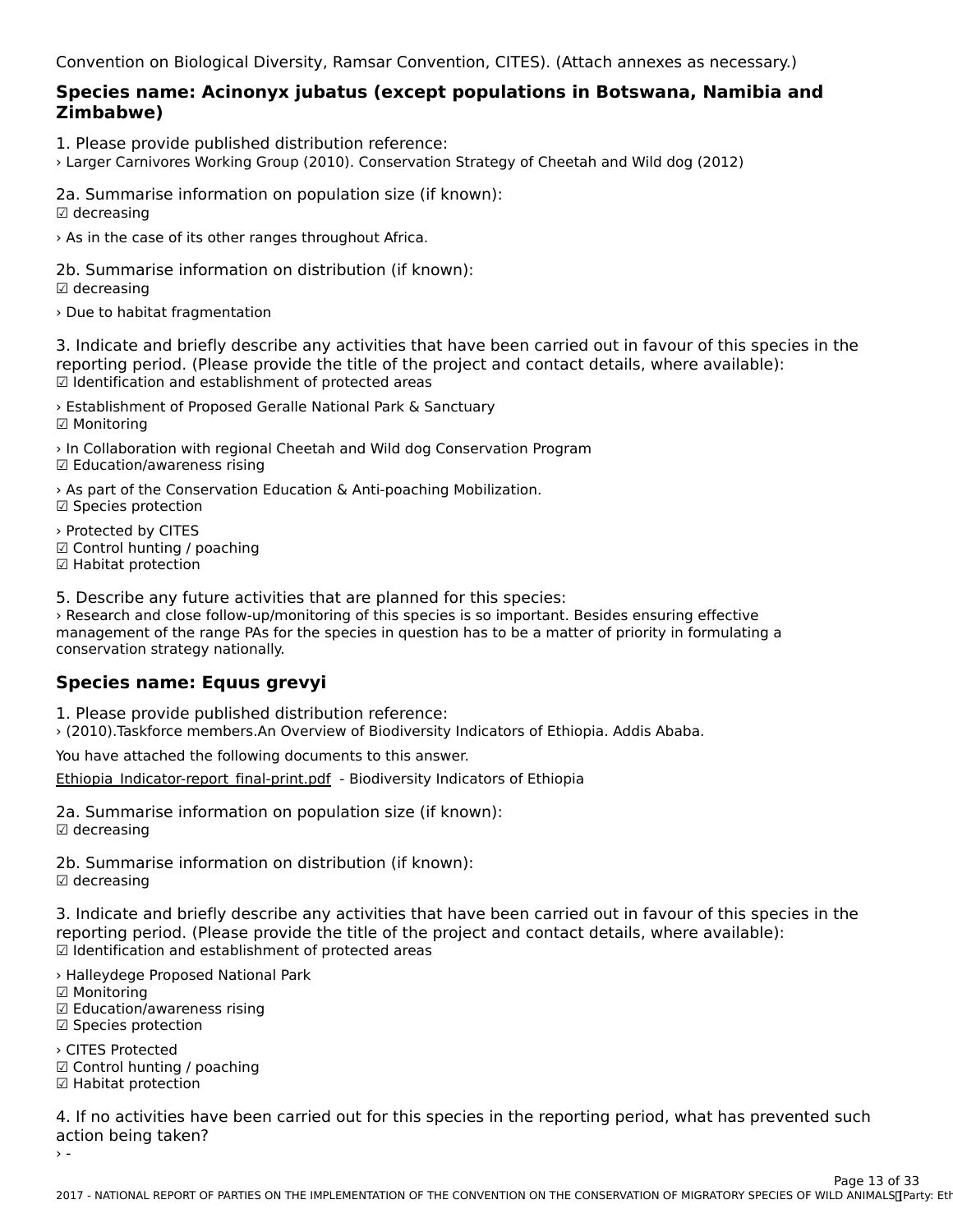- 5. Describe any future activities that are planned for this species:
- › Monitoring and Restoration at species level and implementation of the developed conservation action plan.

## **Species name: Gazella dorcas (Northwest African populations)**

1. Please provide published distribution reference:

2a. Summarise information on population size (if known): ☑ not known

2b. Summarise information on distribution (if known): ☑ not known

3. Indicate and briefly describe any activities that have been carried out in favour of this species in the procession the reporting period. (Please provide the title of the project and contact details, where available): reporting period: (i lease pi<br>☑ Education/awareness rising ☑ Luucation/awarent<br>☑ Habitat protection

4. If no activities have been carried out for this species in the reporting period, what has prevented such action being taken:

5. Describe any future activities that are planned for this species:

» Monitoring and research

## **Species name: Eudorcas rufifrons**

2a. Summarise information on population size (if known): ☑ decreasing

› Due to habitat fragmentation

2b. Summarise information on distribution (if known): ☑ decreasing

3. Indicate and briefly describe any activities that have been carried out in favour of this species in the reporting period. (Please provide the title of the project and contact details, where available):reporting period. (Please provide the title of the project and contact details, where available): ☑ Identification and establishment of protected areas

› Kafta-Sheraro National Park

☑ Monitoring

- ☑ Education/awareness rising ☑ Habitat protection
- ☑ Habitat protection

4. If no activities have been carried out for this species in the reporting period, what has prevented such action being taken?

 $\rightarrow$  -

5. Describe any future activities that are planned for this species: › Strengthening management of Kafta-Sheraro National park.

Miscellaneous information or comments on Appendix I terrestrial mammals in general:› A conservation strategy for larger carnivores including cheetah has been developed and implemented aspart of the regional endeavors towards ensuring sound conservation of larger carnivores that have been highly affected by the ever-increasing habitat fragmentation and prey scarcity. The same is true to Gevy's zebra.

zebia.<br>The status in abundance and distribution of this species has been used as an indicator in developing overview<br>of Ethiopia through which considerable data on the same has been gathered. of biodiversity indicators of Ethiopia through which considerable data on the same has been gathered.

### **6. LISTING OF OTHER ENDANGERED MIGRATORY SPECIES IN APPENDIX I**

1. Is your country a Range State for any other endangered migratory species currently listed in Appendix I?

(according to the latest IUCN red data list). N.B.: States in which a species occurs as a vagrant (i.e. not "on its normal") migration route") should not be treated as Range States. Please refer to Article 1 of the Convention for clarification. ☑ No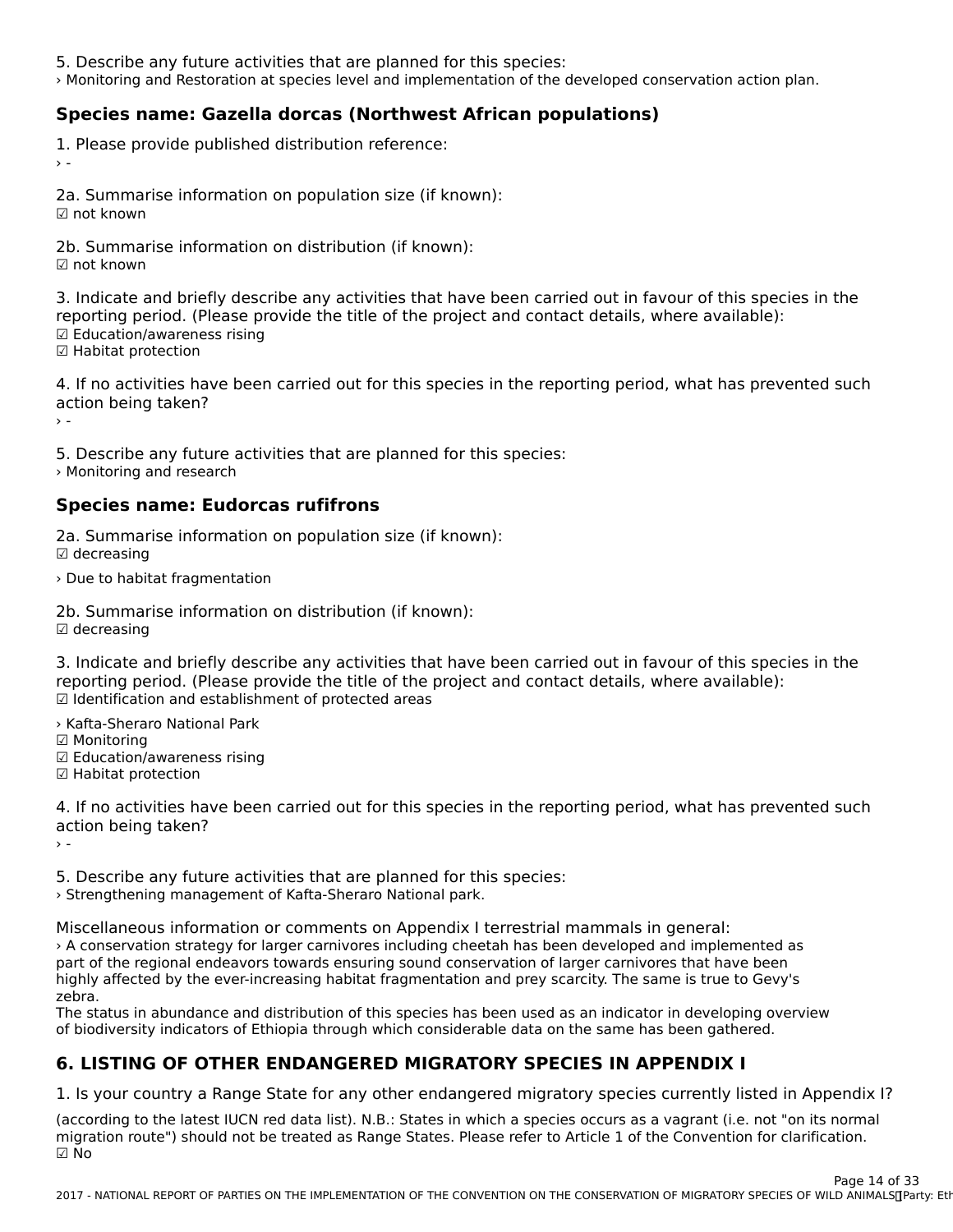1a. Is your country taking any steps to propose listing any of these species? ☑ Yes

If yes, please provide details:

› There is a plan to submit a proposal to include the African Wild ass either in CMS appendix I or II.

1b. What assistance/measures, if any, does your country require to initiate the listing of these species? › Technical Support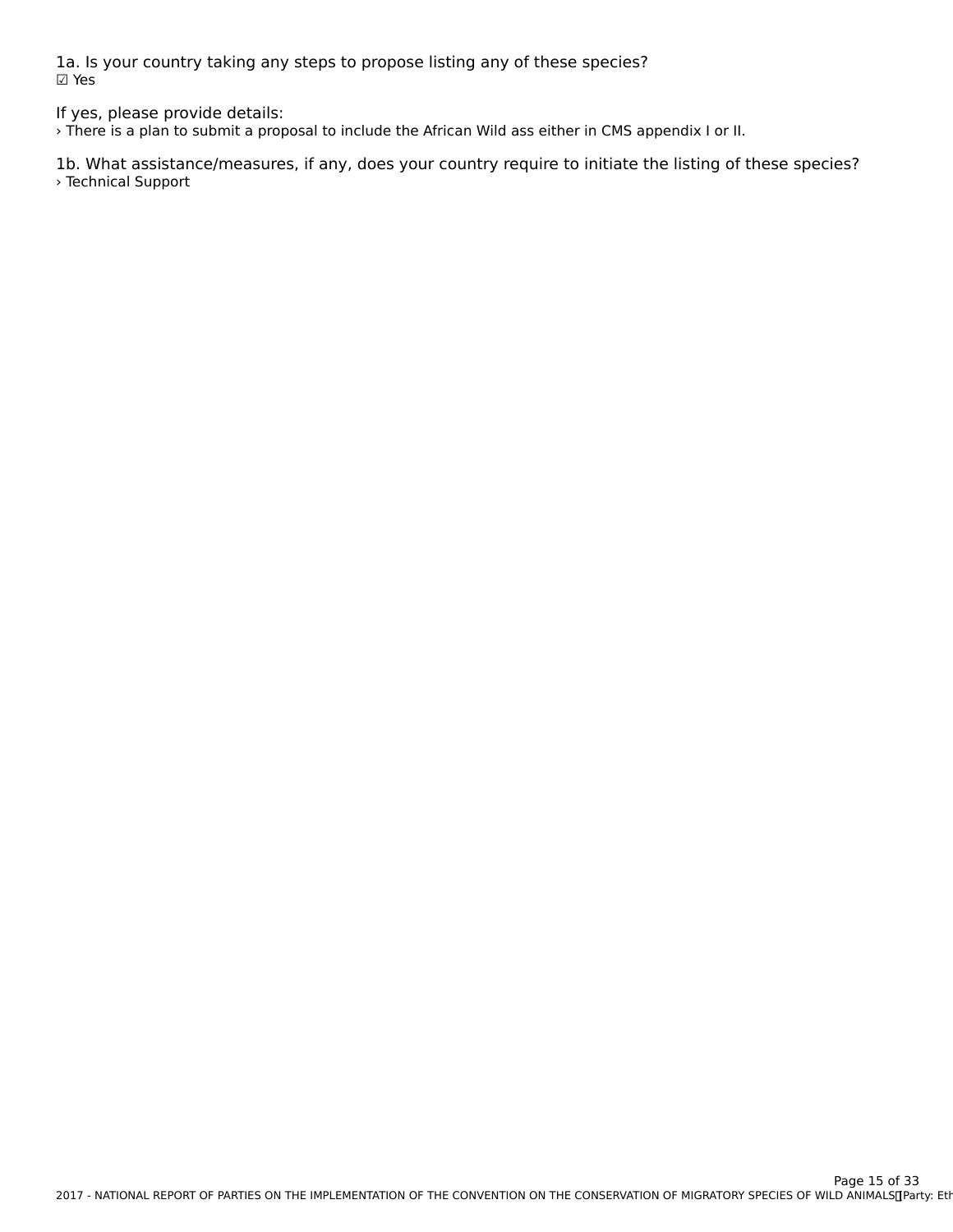## **III. Appendix II Species**

### **1. INFORMATION ON APPENDIX II SPECIES**

**I. INTORMATION ON AFFENDIX II SFECIES**<br>Information pertaining to the conservation of Appendix II species that are the object of CMS Agreements will have been provided in periodic Party reports to those instruments. It will suffice therefore to reference will have been provided in periodic rarty reports to those instruments. It will suffice therefore to reference<br>(below), and preferably append, a copy of the latest report that has been submitted to the Secretariat of each of the Agreement/MoUs to which your country is a Party.

## **AEWA (1999)**

Date of last report: › 20/06/2015

Period covered› 2012-2014

## **2. QUESTIONS ON CMS AGREEMENTS**

## **Questions on the development of new CMS Agreements relating to Bird Species**

1. In the current reporting period, has your country **initiated** the development of any CMS Agreements, I. In the current reporting period, has your country **initiated** the development or any civis<br>including Memoranda of Understanding, to address the needs of Appendix II Bird Species ? ☑ No

If Yes, what is the current state of development? › The raptors MoU is under discussion.

2. In the current reporting period, has your country **participated** in the development of any new CMS 2. In the current reporting period, has your country **participated** in the development or any new civis<br>Agreements, including Memoranda of Understanding, which address the conservation needs of Appendix II Bird Species ?<br>☑ No

If Yes, please provide details: › The raptors MoU is under discussion

3. If your country has initiated or is participating in the development of a new Agreement or Memorandum of Understanding, what assistance, if any, does your country require in order to initiate or participate in theon onderstanding, what assistance, if any, does your country require in order to initiate or participate in the<br>instrumental  $\frac{1}{2}$ 

4. Is the development of any CMS Agreement for Bird Species, including Memoranda of Understanding, planned by your country in the foreseeable future? ☑ No

4.1. If Yes, please provide details:

### **Questions on the development of new CMS Agreements relating to Marine Mammal SpeciesSpecies**

1. In the current reporting period, has your country **initiated** the development of any CMS Agreements, including Memoranda of Understanding, to address the needs of Appendix II Marine Mammal Species ? ☑ No

If Yes, what is the current state of development?› -

2. In the current reporting period, has your country **participated** in the development of any new CMS<br>Agreements, including Memoranda of Understanding, which address the conservation needs of Appendix II Algebra Mammal Special Special Control of United Stations (Will Good State Conservation Recus of Appendix In A<br>Marine Mammal Special Special Special Special Special Special Special Special Special Special Special Special **Marine Mammal Species ?** יימויי<br>i⊠ No

If Yes, please provide details:› -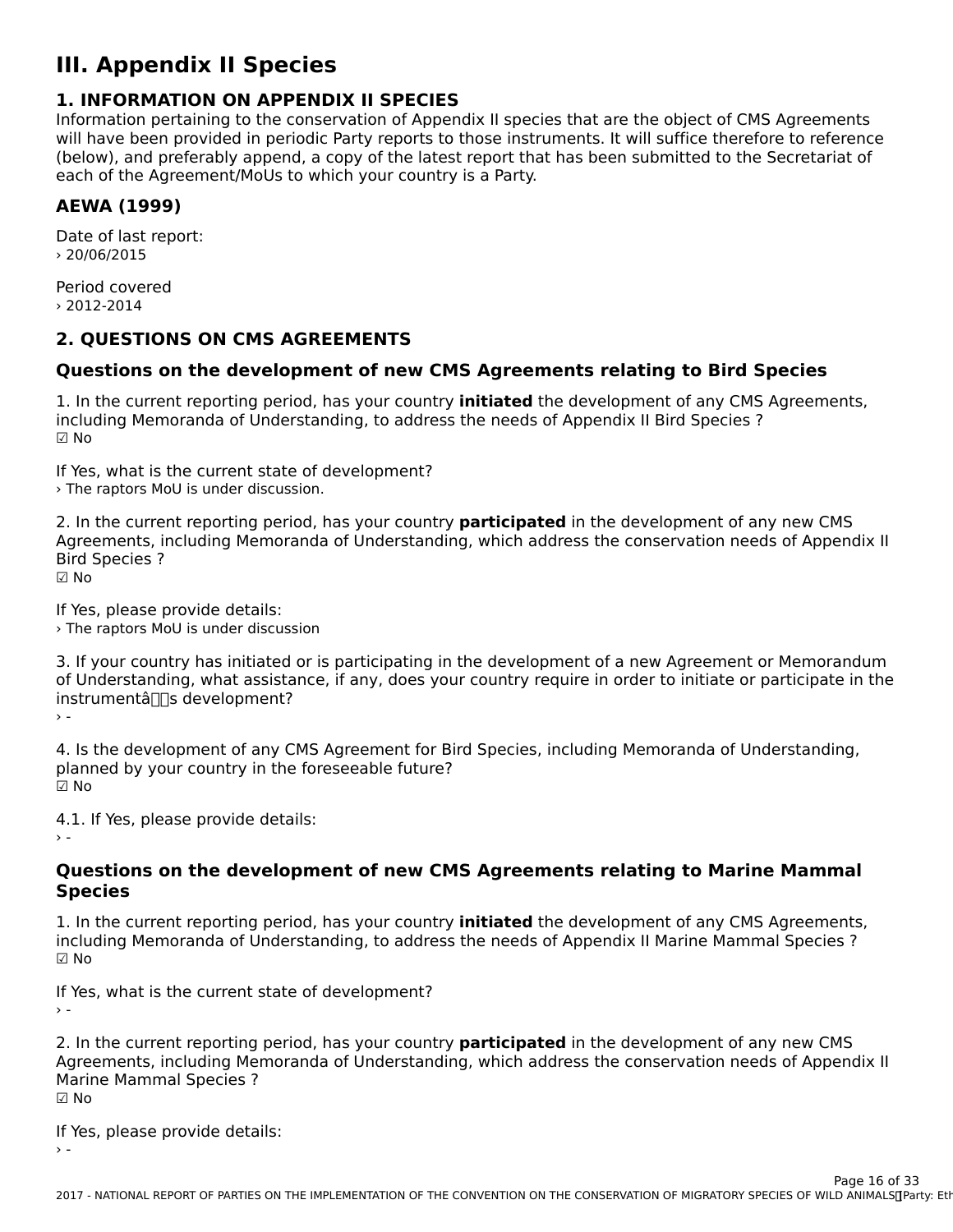3. If your country has initiated or is participating in the development of a new Agreement or Memorandum of Understanding, what assistance, if any, does your country require in order to initiate or participate in the or onderstanding, what assista<br>instrumentâ∏∏s development?

 $\rightarrow$  -

4. Is the development of any CMS Agreement for Marine Mammal Species, including Memoranda of onderstanding, planned by your country in the foreseedbie future:  $\boxdot$  No

4.1. If Yes, please provide details:  $\rightarrow$  -

### **Questions on the development of new CMS Agreements relating to Marine Turtle SpeciesSpecies**

1. In the current reporting period, has your country **initiated** the development of any CMS Agreements, mentaling memoranda or onderstanding, to dudiess the necas or Appendix in marme fartie species :  $\boxtimes$  No

If Yes, what is the current state of development?

 $\rightarrow$   $-$ 

2. In the current reporting period, has your country **participated** in the development of any new CMS 2. In the current reporting period, has your country participated in the development or any new circle.<br>Agreements, including Memoranda of Understanding, which address the conservation needs of Appendix II Marine Turtle Species ?

☑ No

If Yes, please provide details:

3. If your country has initiated or is participating in the development of a new Agreement or Memorandum of Understanding, what assistance, if any, does your country require in order to initiate or participate in the<br>of Understanding, what assistance, if any, does your country require in order to initiate or participate in th or onderstanding, what assista<br>instrumentâ∏∏s development?  $\rightarrow$  -

4. Is the development of any CMS Agreement for Marine Turtle Species, including Memoranda of Understanding, planned by your country in the foreseeable future? ☑ No

4.1. If Yes, please provide details:

### **Questions on the development of new CMS Agreements relating to Terrestrial Mammal (other than bats) Species**(other than bats) Species

1. In the current reporting period, has your country **initiated** the development of any CMS Agreements,<br>including Memoranda of Understanding, to address the needs of Appendix U.Terrestrial Mammal (other than including Memoranda of Understanding, to address the needs of Appendix II Terrestrial Mammal (other than nicidumg menic<br>bats) Species ? ☑ Yes

If Yes, what is the current state of development? In tes, what is the current state of development:<br>> Inclusion of the White-eared kob has been adopted during CoP 11.

2. In the current reporting period, has your country **participated** in the development of any new CMS z. In the current reporting period, has your country **participated** in the development or any new civis<br>Agreements, including Memoranda of Understanding, which address the conservation needs of Appendix II Agreements, including memoranda or ondersta<br>Terrestrial Mammal (other than bats) Species ? ☑ Yes

If Yes, please provide details:

› Inclusion of the White-eared kob has been adopted during CoP 11.

3. If your country has initiated or is participating in the development of a new Agreement or Memorandum of Understanding, what assistance, if any, does your country require in order to initiate or participate in the<br>of Understanding, what assistance, if any, does your country require in order to initiate or participate in th or onderstanding, what assista<br>instrumentâ∏∏s development?

2017 - NATIONAL REPORT OF PARTIES ON THE IMPLEMENTATION OF THE CONVENTION ON THE CONSERVATION OF MIGRATORY SPECIES OF WILD ANIMALS OF A LIMI Page 17 of 33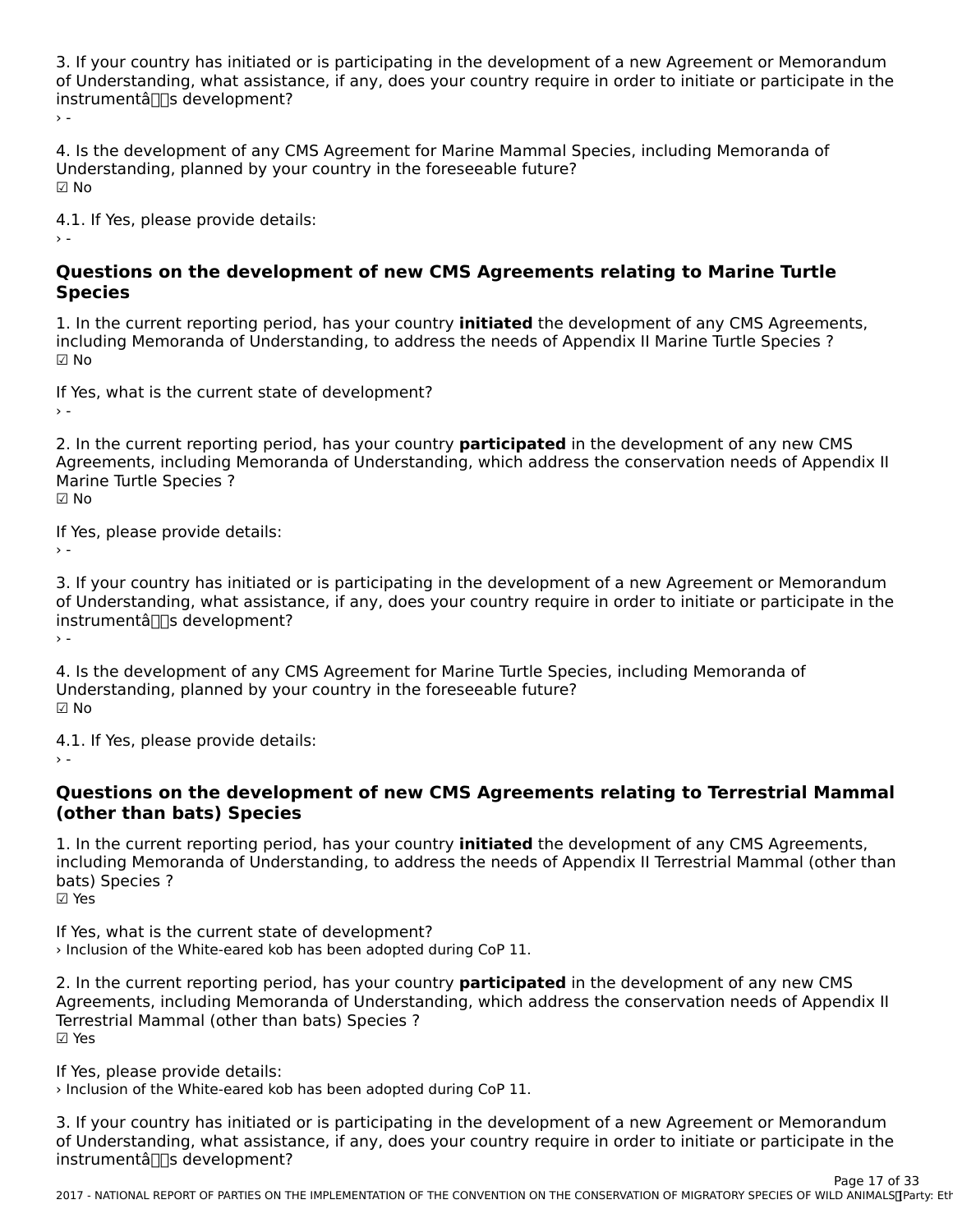› Technical support

4. Is the development of any CMS Agreement for Terrestrial Mammal (other than bats) Species, including<br>Memoranda of the contractives also and by your country in the foreseeable future? Memoranda of Understanding, planned by your country in the foreseeable future? ☑ No

## **Questions on the development of new CMS Agreements relating to Bat Species**

1. In the current reporting period, has your country **initiated** the development of any CMS Agreements, I. In the current reporting period, has your country **initiated** the development of any CMS<br>including Memoranda of Understanding, to address the needs of Appendix II Bat Species ? ☑ No

If Yes, what is the current state of development?  $\rightarrow$   $-$ 

3. If your country has initiated or is participating in the development of a new Agreement or Memorandum of Understanding, what assistance, if any, does your country require in order to initiate or participate in theon onderstanding, what assistance, if any, does your country require in order to initiate or participate in the<br>instrumental influences  $\frac{1}{2}$ 

4. Is the development of any CMS Agreement for Bat Species, including Memoranda of Understanding, planned by your country in the ioresecubic ruture:<br>Fills  $\boxtimes$  No

4.1. If Yes, please provide details:

## **Questions on the development of new CMS Agreements relating to Fish**

1. In the current reporting period, has your country **initiated** the development of any CMS Agreements, I. In the current reporting period, has your country **initiated** the development or a<br>including Memoranda of Understanding, to address the needs of Appendix II Fish ? ☑ No

If Yes, what is the current state of development?

2. In the current reporting period, has your country **participated** in the development of any new CMS 2. In the current reporting period, has your country **participated** in the development or any new civis<br>Agreements, including Memoranda of Understanding, which address the conservation needs of Appendix II Fish ?<br>ମ No

If Yes, please provide details:

3. If your country has initiated or is participating in the development of a new Agreement or Memorandum of Understanding, what assistance, if any, does your country require in order to initiate or participate in theon onderstanding, what assistance, if any, does your country require in order to initiate or participate in the<br>instrumental  $\frac{1}{2}$ 

4. Is the development of any CMS Agreement for Fish, including Memoranda of Understanding, planned by your country in the foreseeable future? ☑ No

4.1. If Yes, please provide details:

## **3. LISTING OF MIGRATORY SPECIES IN APPENDIX II**

1. Is your country a Range State for any migratory species that has an unfavourable conservation status, but is not currently listed in Appendix II and could benefit from the conclusion of an Agreement for its conservation?

N.B.: States in which a species occurs as a vagrant (i.e. not "on its normal migration route") should not be treated as Range States. Please refer to Article 1 of the Convention for clarification.Range States. Please refer to Article 1 of the Convention for clarification.<br>☑ Yes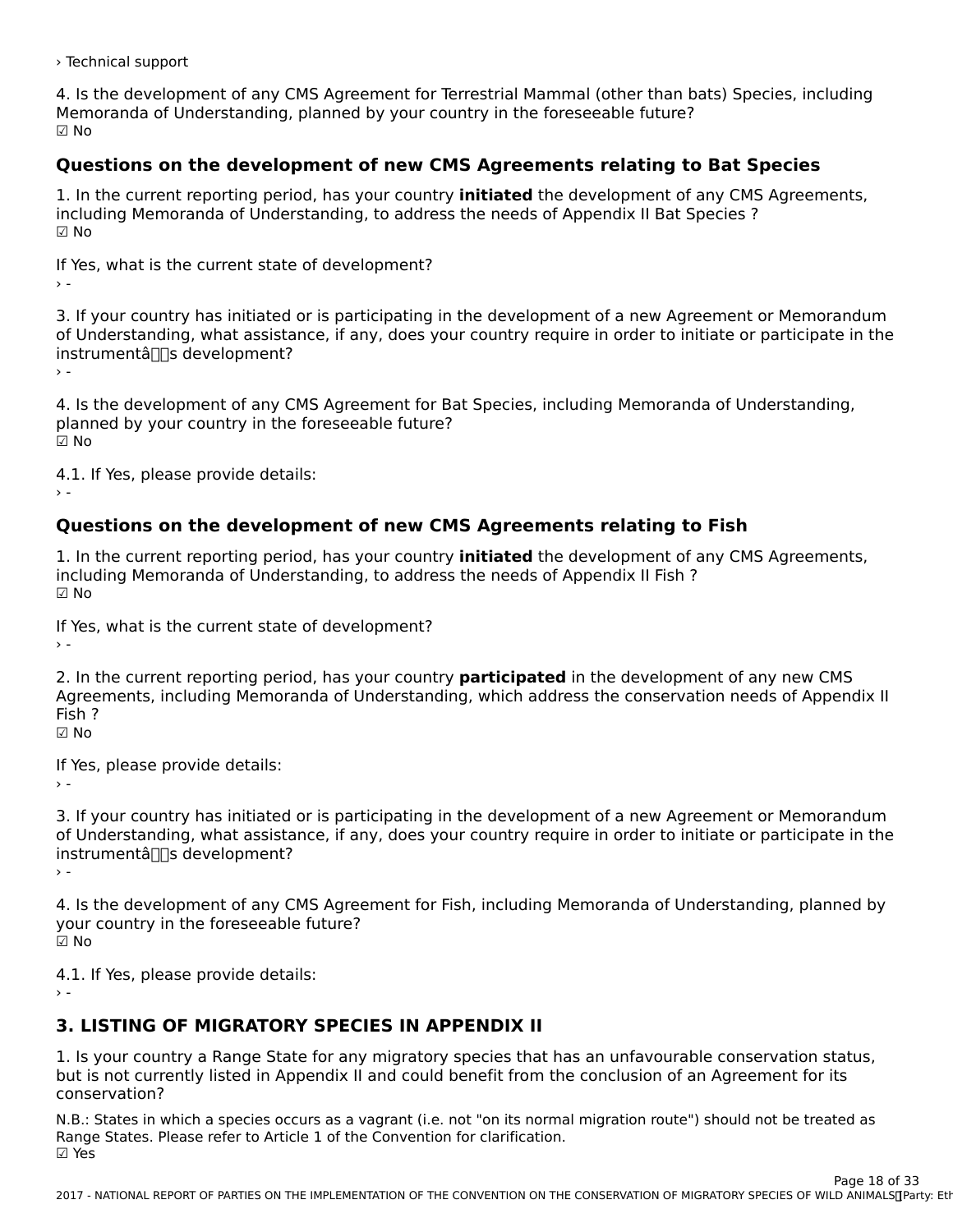If Yes, please provide details:

› A proposal has been developed to include the African wild ass either in Appendix I or II.

1a. Is your country taking any steps to propose the listing of this/these species in Appendix II? ☑ Yes

If Yes, please provide details:

› Development of the proposal is underway.

1b. What assistance, if any, does your country require to initiate the listing of this/these species? › Technical assistance.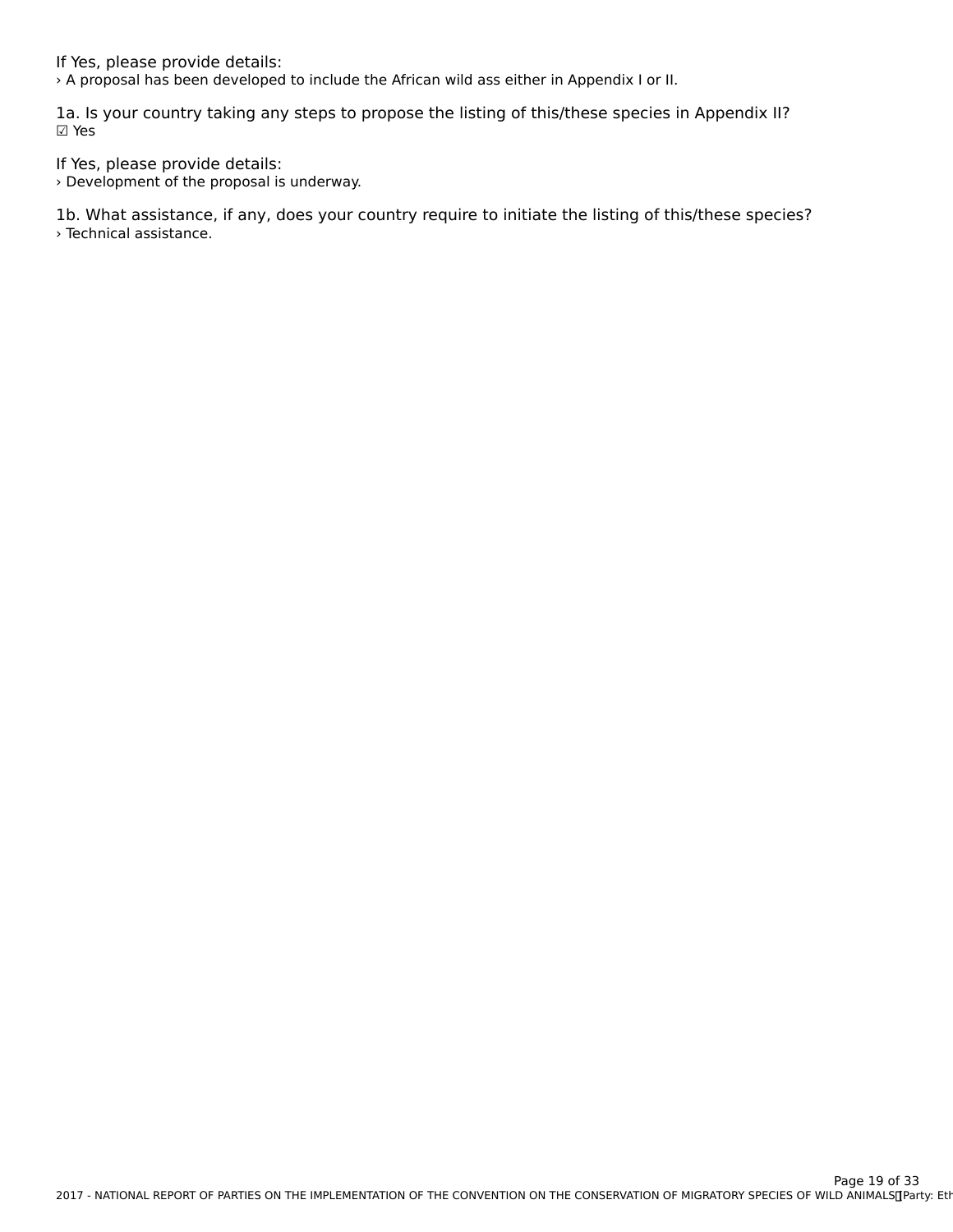## **IV. National and Regional Priorities**

1. What priority does your country assign to the conservation and, where applicable, sustainable use of migratory species in comparison to other biodiversity-related issues mığı acor y<br>☑ Medium

2. Are migratory species and their habitats addressed by your country's national biodiversity strategy or action plan?<br>☑ Yes

2.1. If Yes, please indicate and briefly describe the extent to which it addresses the following issues: ☑ Conservation, sustainable use and/or restoration of migratory species

› NBSAP Aichi targets

∕ wb3Ar Aichi targets<br>☑ Conservation, sustainable use and/or restoration of the habitats of migratory species, including protected areas

› NBSAP Aichi targets

∠WDSAT AICIII targets<br>
∴MDSAT AICIII targets<br>
∴MDSAT AICIII targets or control factors that are endangering or are likely to further endanger migratory species (e.g. alien invasive species or by-catch)

› NBSAP Aichi targets ∕ NDJAP AICH targets<br>☑ Minimizing or eliminating barriers or obstacles to migration

› Multi-sectoral approach ∕ ™ulti-sectoral approacti<br>☑ Transboundary co-operation

› e.g. Ethio-Sudan Cooperation

3. Does the conservation of migratory species currently feature in any other national or regional policies/plans (apart from CMS Agreements) ☑ Yes

3.1. If Yes, please provide details:

› The issue International Conventions and standards is clearly addressed in the proclamation to provide for the Development, Conservation and Utilization of Wildlife,Proclamation No.541/2007 - adopted by the House of Peoples' Representatives and enforced by EWCA; the Regulation to provide Wildlife Development, reopies Representatives and enforced by EWCA, the Regulation to provide whalle Beveropment,<br>Conservation and Utilization, Regulations No 163/2008 adopted by the Council of Ministers and enforced by EWCA; the Wildlife Protection, Development & Utilization Policy and strategy (2005).

## **3a. Do these policies/plans cover the following areas?**

Exploitation of natural resources (e.g. fisheries, hunting, etc.) ☑ Yes

If Yes, please provide details

› Wildlife Hunting and Utilization off-take are regulated according to the Regulations No 163/2008.

Economic development ☑ Yes

If Yes, please provide details 1 Tes, prease provide details<br>> Addressed in the Growth and transformation Plan (GTP) and Climate Resilient and Green Economy Strategy

Land-use planning  $\boxtimes$  Yes

If Yes, please provide details › In the Land Use Policy

Pollution control☑ Yes

If Yes, please provide details n Tes, prease provide details<br>> Environmental Pollution Control Proclamation No. 300/2002 and Environmental Impact Assessment<br>Proclamation No. 2006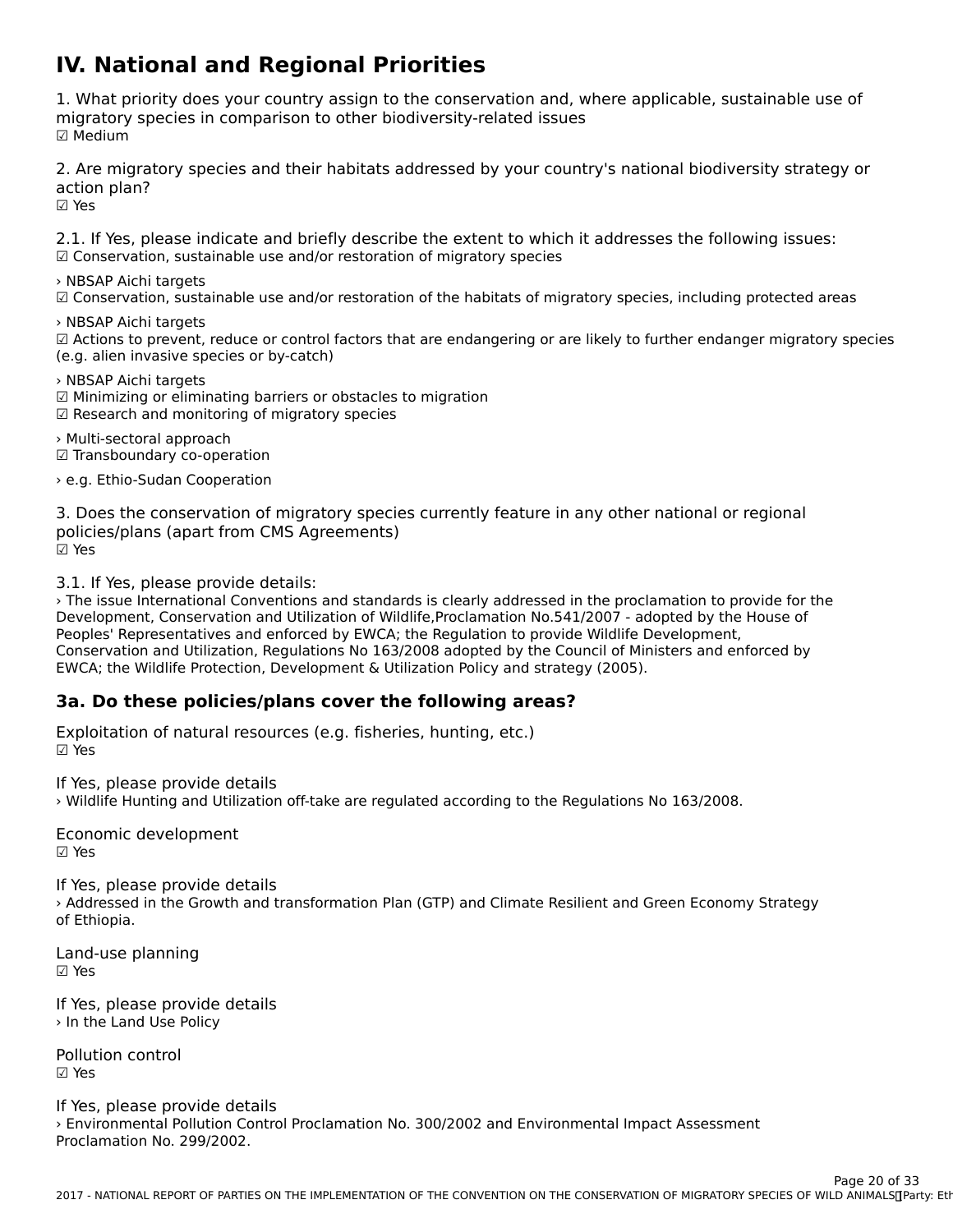Designation and development of protected areas ☑ Yes

If Yes, please provide details › Wildlife Protection, Development & Utilization Policy and strategy (2005); Proclamation No.541/2007 and Regulation to provide Wildlife Development, Conservation and Utilization, Regulations No 163/2008.

Development of ecological networks☑ Yes

If Yes, please provide details › Wildlife Protection, Development & Utilization Policy and strategy (2005)

Planning of power lines ☑ Yes

If Yes, please provide details › Under EIA, like any development activity.

Planning of fences ☑ Yes

If Yes, please provide details › Under EIA, like any development activity.

Planning of dams ☑ Yes

If Yes, please provide details › Under EIA, like any grand development project.

If Yes, please provide details

4. Results - please describe the positive outcomes of any actions taken › Positive outcomes have been recorded while dealing with land use practices in general and regulating use of *r* rositive outcomes nave been<br>wildlife resources in particular.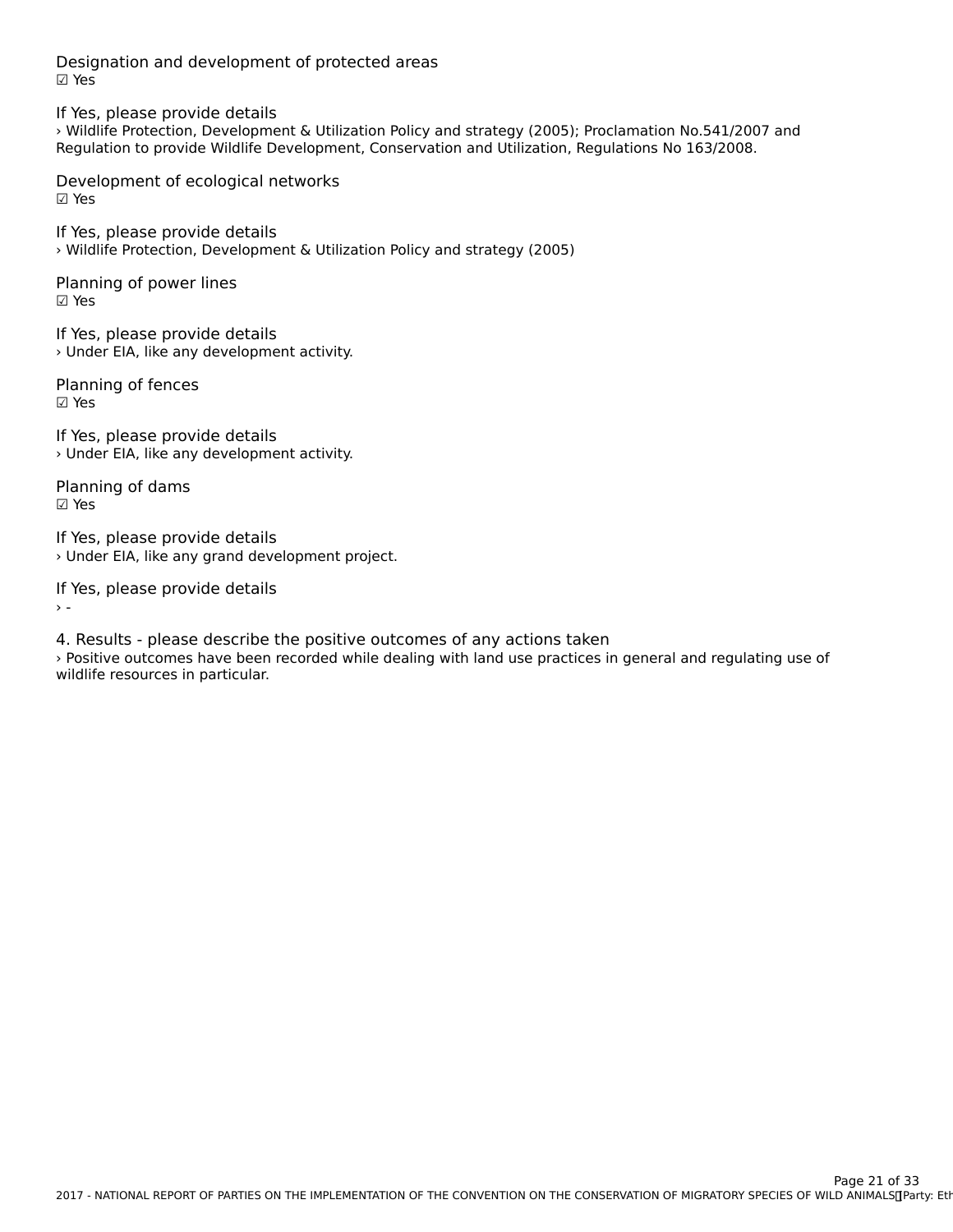### **V. Protected Areas**

1. Are migratory species taken into account in the selection, establishment and management of protected areas in your country? ur∈u∍<br>☑ Yes

If Yes, please provide details:

› Considerable attention has been rendered to effective Management of Abijatta-Shalla Lakes National Park, Gambella National Park & its surrounding PAs as well as Kafta-Sheraro National Park taking the migratory spp.<br>Gambella National Park & its surrounding PAs as well as Kafta-Sheraro National Park taking the migratory spp. ni to account.New rAS like the proposed Geralle National Fark and Halleydege National Fark have been demarcated.

1a. Please identify the most important national sites for migratory species and their protection status: › Abijatta-Shalla Lakes National Park, Gambella National Park & its surrounding PAs as well as Kafta-Sheraro National Park, proposed Geralle National Park and Halleydege National Park, Awash National Park and all IBA sites.

## **1b. Do these protected areas cover the following areas?**

**Terrestrial** ☑ Yes

If Yes, please provide details and include the amount of protected areas coverage and the number of protected areasprotected areas › over 95%

Aquatic ☑ Yes

If Yes, please provide details and include the amount of protected areas coverage and the number of protected areas

› less than 5%

Marine☑ No

If Yes, please provide details and include the amount of protected areas coverage and the number of protected areas

 $\rightarrow$  Area coverage = over 6780.130 Ha No. of PAs = about 50 of different categories

1c. Identify the agency, department or organization responsible for leading on this action in your country: › EWCA & Concerned Regional Bureaus/Departments

2. Results - please describe the positive outcomes of any actions taken

2. Results prease describe the positive recorded.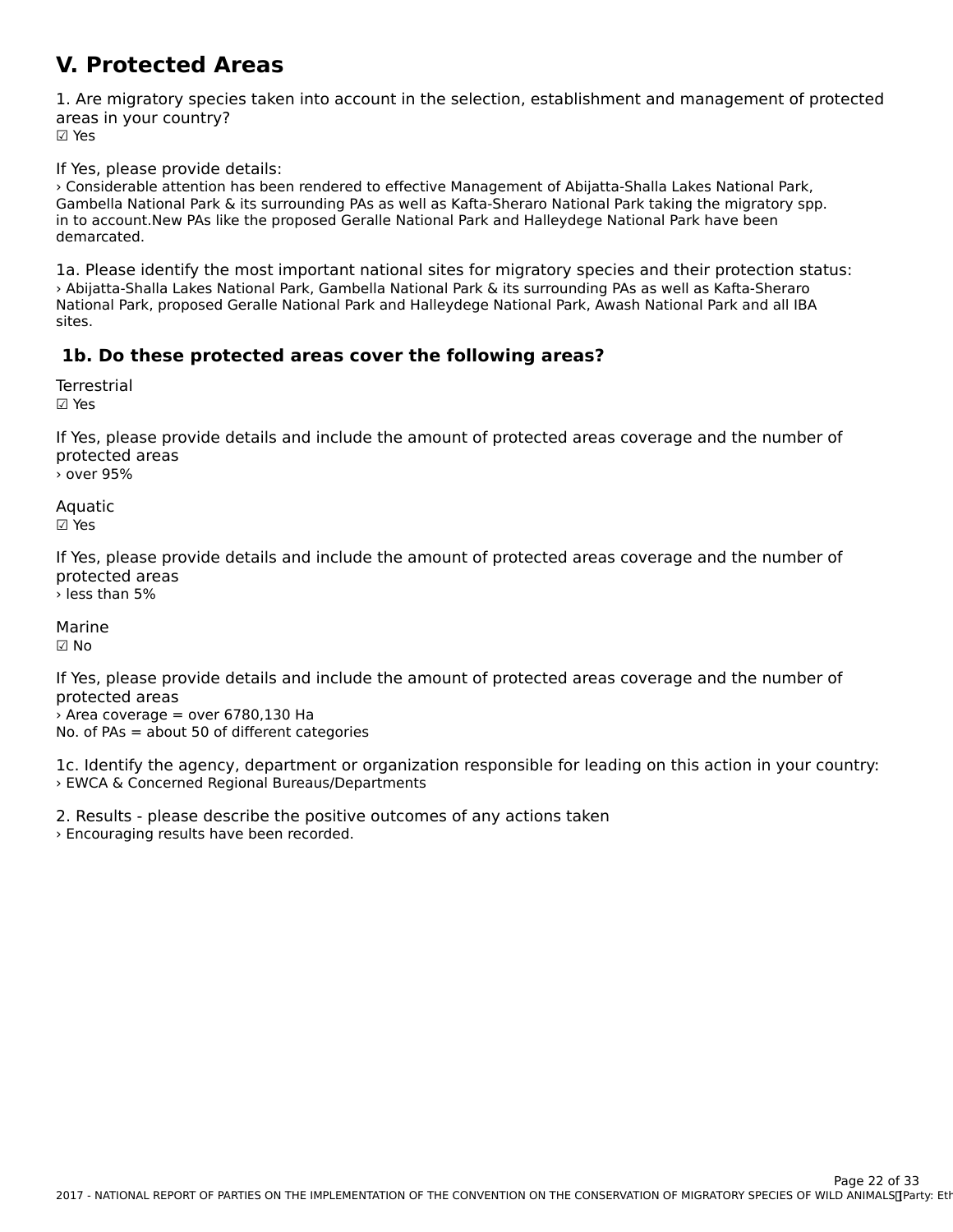## **VI. Policies on Satellite Telemetry**

1. In the current reporting period, has your country undertaken conservation/research projects that use satellite telemetry? ☑ No

If No, please explain any impediments or requirements in this regard: › It is under communication.

3. Results - please describe the positive outcomes of any actions taken › -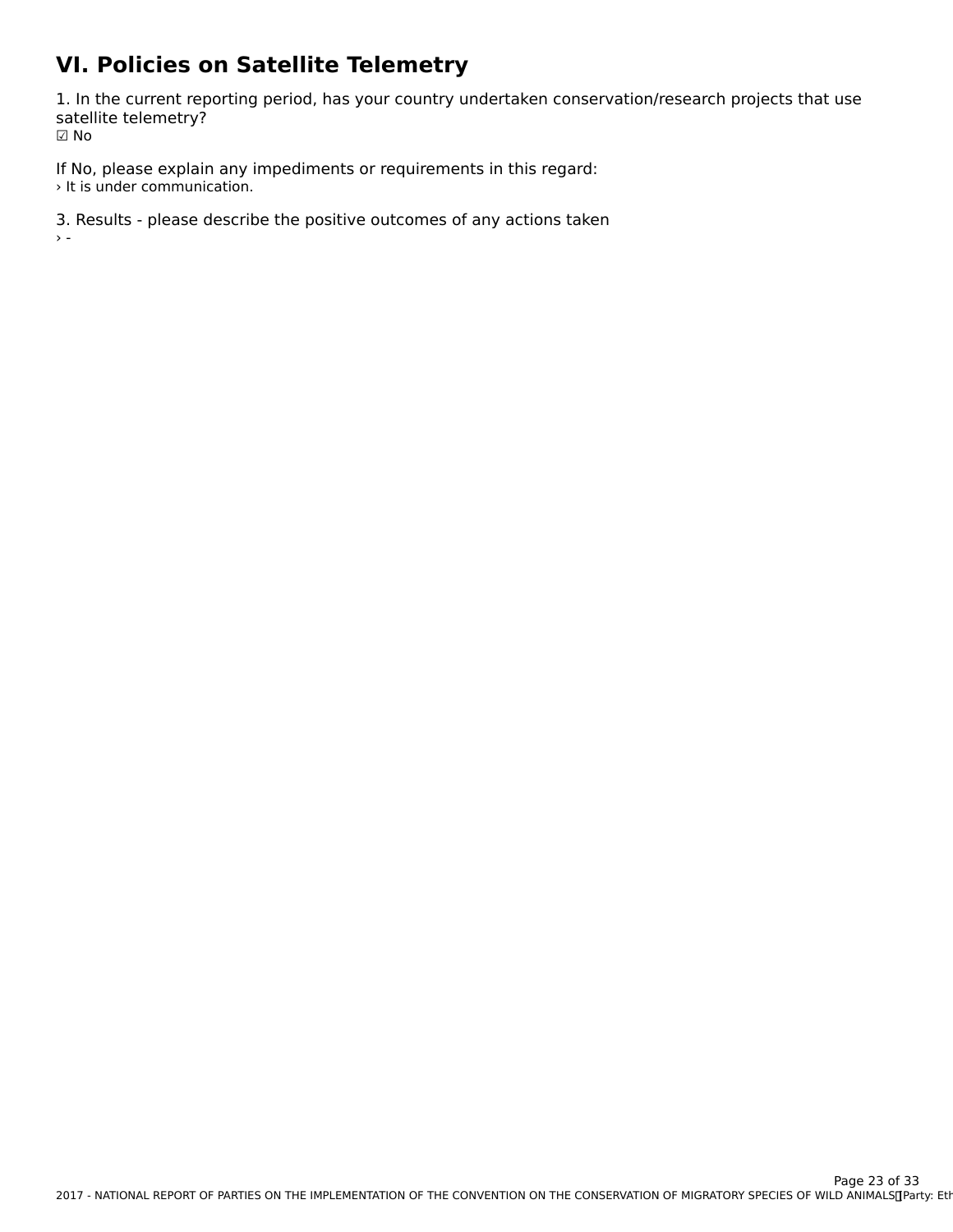## **VII. Membership**

1. Have actions been taken by your country to encourage non- Parties to join CMS and its related Agreements? י⊃ישר<br>D No

1a. Identify the agency, department or organization responsible for leading on this action in your country:  $\rightarrow$   $\sim$ 

2. Results - please describe the positive outcomes of any actions taken

 $\bar{\Sigma}$  =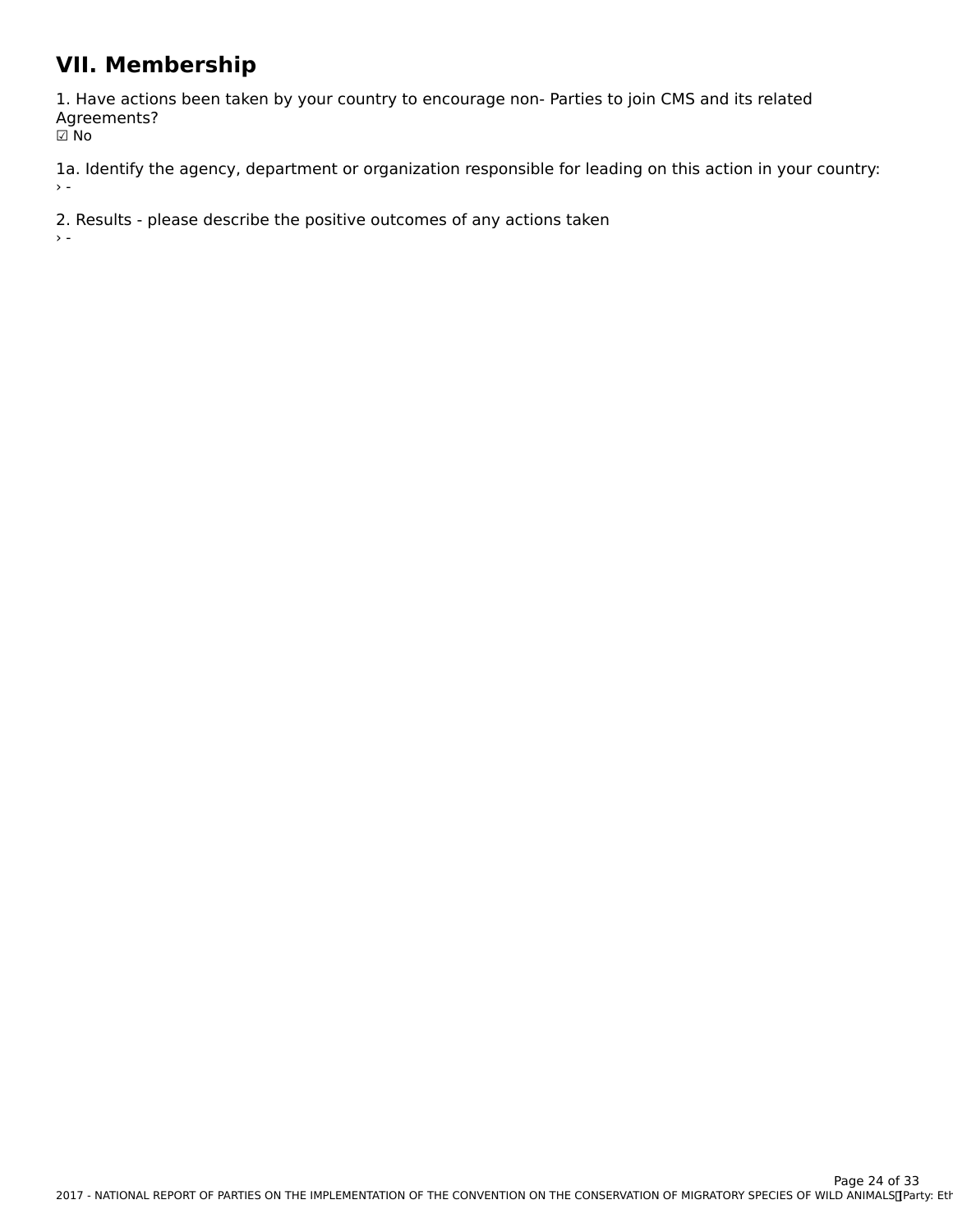## **VIII. Global and National Importance of CMS**

1. Have actions been taken by your country to increase national, regional and/or global awareness of the<br>relevance of CMS and its global importance in the context of biodiversity conservation? relevance of CMS and its global importance in the context of biodiversity conservation? ☑ Yes

If Yes, please provide details:

n Tes, prease provide details.<br>> Through launching awareness creation program using various forums and addressing the issues in the NBSAPs development and implementation.

2. Identify the agency, department or organization responsible for leading on this action in your country: › EWCA, EIB, MEFCC, MoFL and Concerned Regional Bureaus /Departments

3. Results - please describe the positive outcomes of any actions taken › Encouraging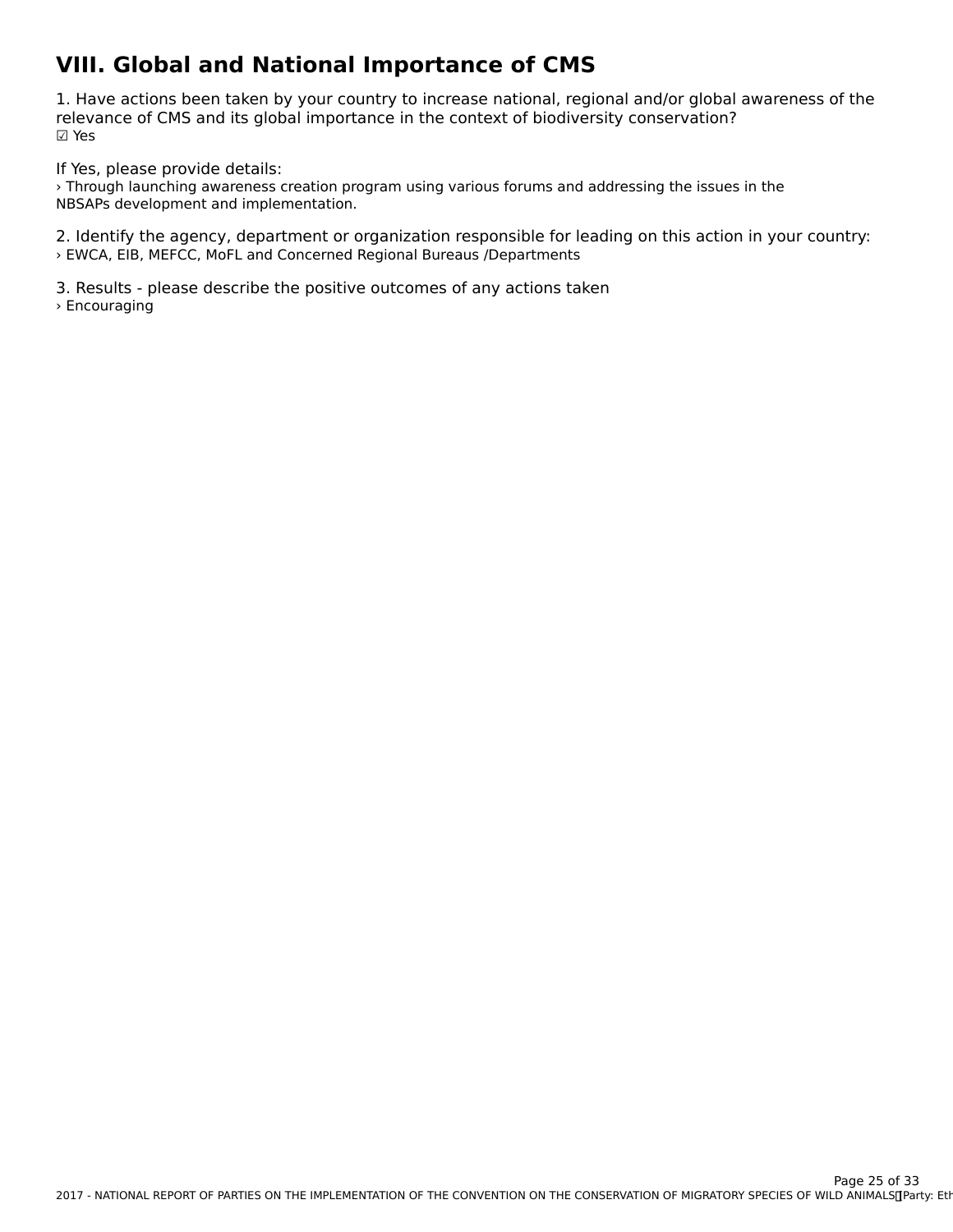### **IX. Mobilization of Resources**

1. Has your country made financial resources available for conservation activities having direct benefits for ☑ Yes

If Yes, please provide details (Indicate the migratory species that have benefited from these activities):<br>It contributed a matching fund supported the initiative of the WI climate resilient site network in the African Eurasian flyway project. It covered all the costs associated with Wetland birds census.

2. Has your country made voluntary contributions to the CMS Trust Fund to support requests from developing countries and countries with economies in transition? ☑ No

If Yes, please provide details:

 $\sim$   $-$ 

3. Has your country made other voluntary financial contributions to support conservation activities having direct benefits for migratory species in other countries (particularly developing countries)? ☑ No

If Yes, please provide details (Indicate the migratory species that have benefited from these activities):

4. Has your country provided technical and/or scientific assistance to developing countries to facilitate 4. Has your country provided technical and/or s<br>initiatives for the benefit of migratory species? ☑ No

If Yes, please provide details (Indicate the migratory species that have benefited from these activities):

5. Has your country received financial assistance/support from the CMS Trust Fund, via the CMS Secretariat, for national conservation activities having direct benefits for migratory species in your country?country?<br>☑ No

If Yes, please provide details (Indicate the migratory species that have benefited from these activities):

6. Has your country received financial assistance/support from sources other than the CMS Secretariat for conservation activities having direct benefit for migratory species in your country? ☑ Yes

If Yes, please provide details (Indicate the migratory species that have benefited from these activities): › Support from the German Government, EU, Norway via various conservation-based projects.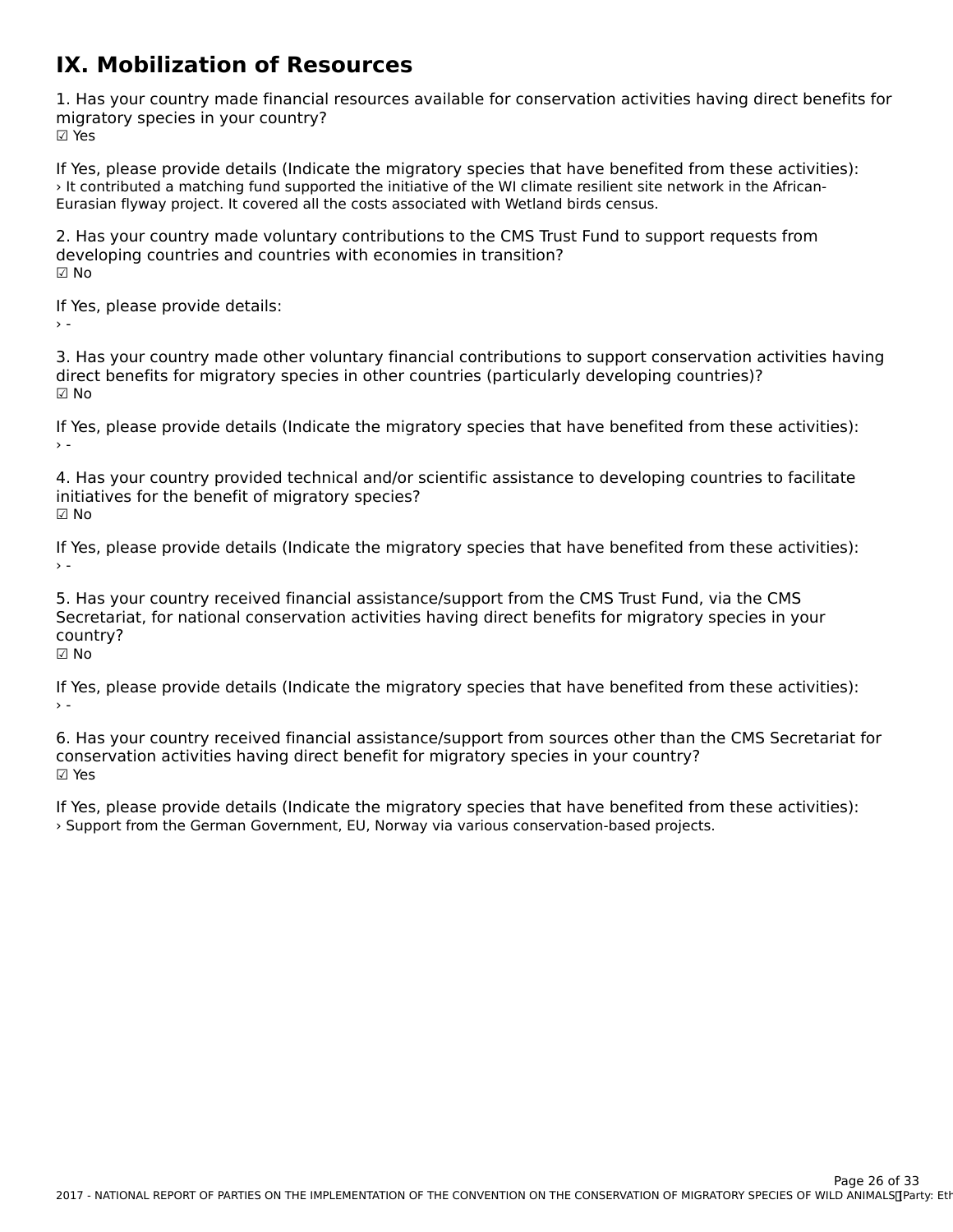## **X. Implementation of COP Resolutions and Recommendations**

**Please provide information about measures undertaken by your country relating to recent Resolutions and Recommendations since the last Report. For your convenience**recent Resolutions and Recommendations since the last Report. For your convenience **please refer to the list of COP Resolutions and Recommendations listed below:**

## **Strategic and Institutional Matters**

Capacity Building Strategy (Res. 9.12 / Res. 10.6) › As part of the GTP, considerable work on capacity building has been recorded.

Strategic Plan for Migratory Species 2015-2023 (Res. 11.2) Strategie Than for Phyratory Species 2015 2025 (Res. 11.2)<br>As part of GTP 2 and NBSAP, implementation of the strategic Plan for Migratory Species 2015-2023 is well underway.

Financial and Administrative Matters and Terms of Reference for the Administration of the Trust Fund (Res.  $11.1)$ 

› Properly implemented

Relationship between the CMS Family and the Civil Society (Res. 11.11)

World Migratory Bird Day (Res. 11.9) › Colorfully celebrated and planned to do the same for the upcoming WMBD.

Outreach and Communication Issues (Res. 11.8)

Out each and Communication issues (Res. 11.0)<br>> The public awareness that focuses on the habitats and PAs in general terms but not targeting conservation of specific species was properly implemented.

Development of CMS Agreements (Res. 11.12)

› -

Synergies and Partnerships / Cooperation with other Conventions (Res. 11.10) Synergies and Fartnerships / Cooperation with other conventions (i.e.s. 11.10)<br>At implementation of strategies and actions level synergies were created with AEWA, CITES and Partnerships were established with local and global NGOs

Future strategies of the CMS Family / "Future Shape" (Res. 10.9) › Strategic issue that were discussed during CMS CoP11 need to be concluded in the next CoP. These matters may include: synergies with CMS families and other multi-lateral agreements as well as administrative issues.

### **Other resolutions/recommendations:**

 $\rightarrow$  -

## **Avian Species and Issues**

Electrocution of Migratory Birds (Res. 7.04 / Res. 10.11) Liectrocution of migratory birds (r.e.s. 7.047) r.e.s. 10.11)<br>> Relevant stakeholders especially the energy sector have been consulted and considerable information was gathered on migratory birds distribution, population sizes, migrations and movements.

Southern Hemisphere Albatross Conservation (Res. 6.3)

Migratory Landbirds in the African Eurasian Region (Res. 11.17) › The action plan for Migratory Landbirds in African Eurasian Region (AEMLAP) was considered as part of **The action plan for Migra**<br>NBSAPs and EWCAs GTP2.

Global Flyway Conservation (Res. 10.10 / Res. 11.14) › The EWCA's strategic plan has taken into account the "Programme of Work on Migratory Birds and Flyways <sup>2</sup> The EWCA's strategic plan has taken into account the "Programme or wo<br>2014-2023 and accordingly implementing the resolution was undertaken.

Saker Falcon (Res. 11.18)

› As part of EWCA's strategic plan, there was an intiation to implementing the Saker GAP.

Illegal Killing, Taking and Trade of Migratory Birds (Res. 11.16) › As part of of Strategic Plan for Migratory Species 2015-2023, Issue related to this resolution that include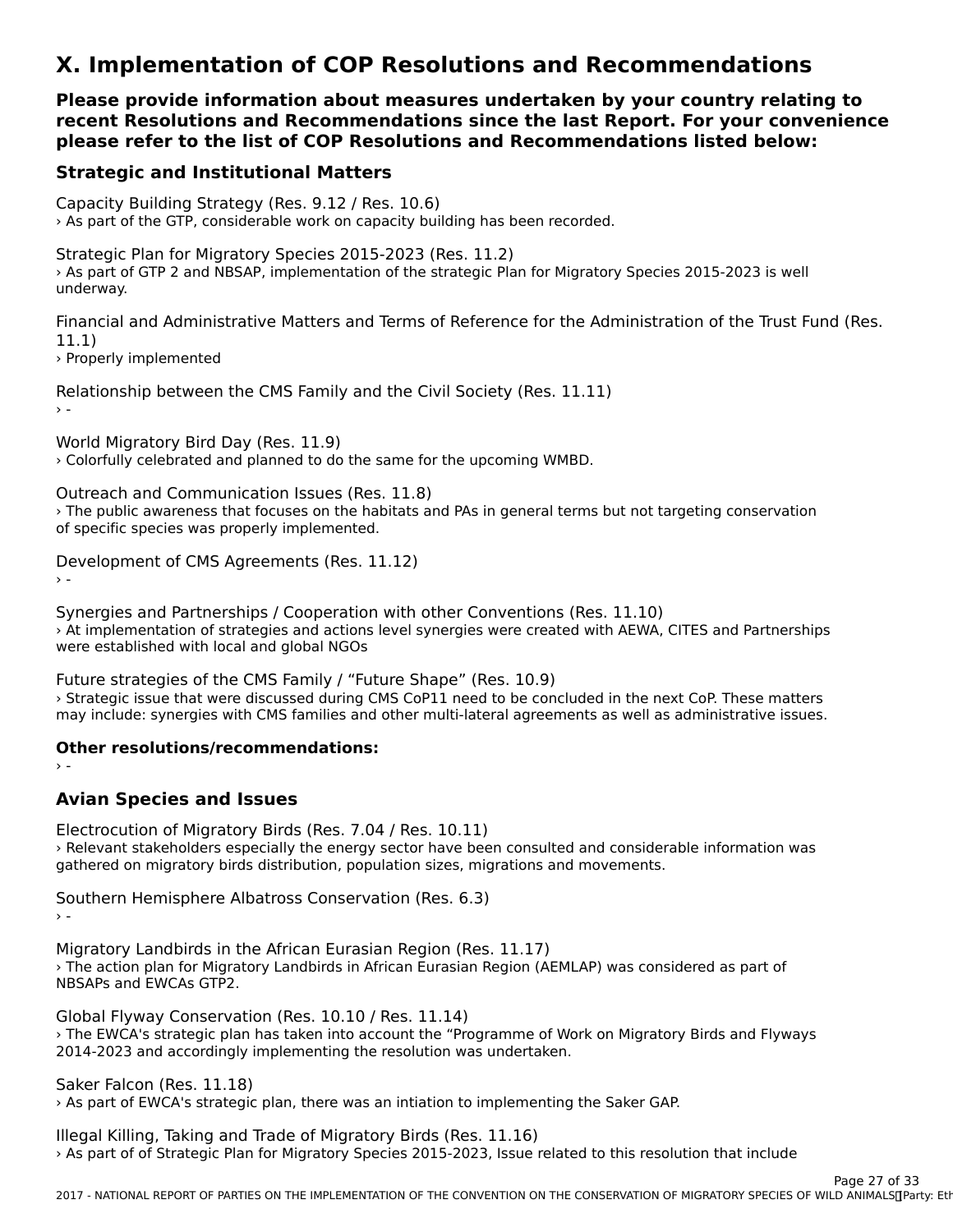collaboration, capacity building and awareness creation have been addressed.

Migratory Species and Highly Pathogenic Avian Influenza (Res. 8.27 / Res. 9.8 / Res. 10.22) > Implementation of the resolution on Migratory Species and Highly Pathogenic Avian Influenza was miplementation of the resolution on migratory species and internation with local and global partners.

Poisoning Migratory Birds (Res. 11.15) › Addressed though poisoning is not a problem in Ethiopian context.

## **Aquatic Species and Issues**

Migratory Marine Species (Res. 9.9 / Res. 10.15) Conservation of Migratory Sharks and Rays (Res. 11.20) Live capture of Cetacean from the Wild (Res. 11.22)

Adverse Anthropogenic Impacts on Cetaceans and other Biota (Res. 9.19 / Res. 10.24)

Loggerhead Turtle in the South Pacific Ocean (Res. 11.21)

Conservation Implications of Cetacean Culture (Res. 11.23)

Improving the Conservation Status of the Leatherback Turtle (Dermochelys coriacea) (Rec. 7.6)

Antarctic Minke, Bryde's and Pygmy Right Whales (Res. 7.15)

Migratory Freshwater Fish (Res. 10.12)

## **Terrestrial Species and Issues**

Sahelo-Saharan Megafauna (Rec. 9.2)

Tigers and other Asian Big Cats (Rec.  $9.3)$ 

Conservation of the African Lion (Res. 11.32)

› All necessary information on African Lionhas been collected towards the inclusion of lions in Appendix II in the next CoP and monitoring of the species in question has been undertaken as part of the national action the next constant momentary of the species in question has been undertaken as part of the hation<br>plan implementation. The joint CITES-CMS meeting had also provided the opportunity to take lion conservation measures both nationally and regionally.

## **Cross-cutting Issues**

Marine Debris (Res. 10.4 / Res. 11.30)

Bycatch (incl. Recommendation) (Res. 6.2 / Rec. 7.2 / Res. 8.14 / Res. 9.18 / Res. 10.14)

Wildlife Crime (Res. 11.31)

› In collaboration with local and international partners significant efforts were made in:- increasing awareness of wildlife crime and offenses among their enforcement, prosecution and judicial authorities; strengthening<br>of wildlife crime and offenses among their enforcement, prosecution and judicial authorities; strengthening or whalle crime and onenses among their emorcement; prosecution and judicial authorities, strengthe<br>national and trans-boundary law enforcement; and engaging stakeholders in addressing wildlife crime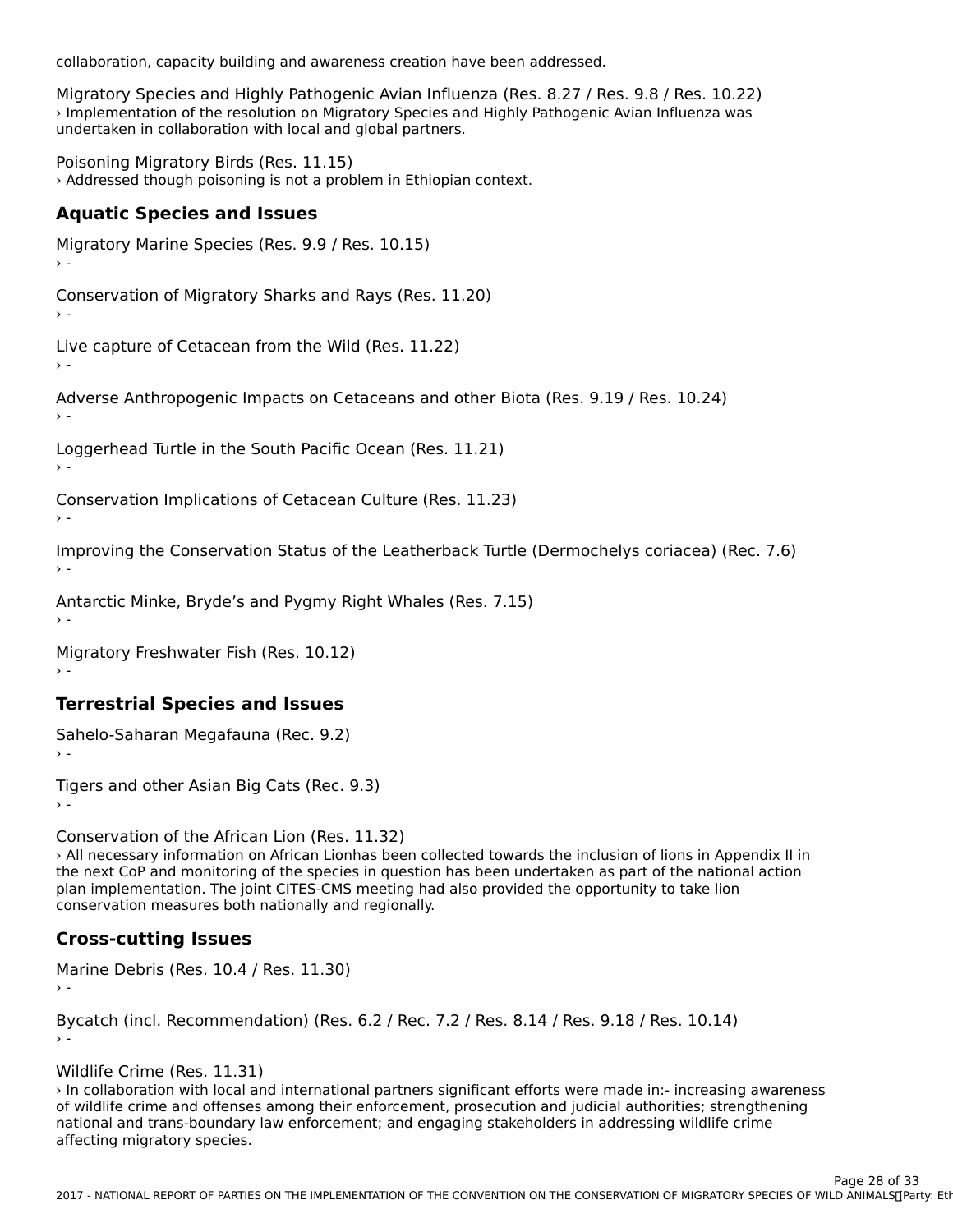Ecological Networks (Res. 10.3 / Res. 11.25)

› Endeavors were made to monitor adequately ecological networks to allow early detection of any deterioration in quality of sites, rapid identification of threats and timely action to maintain network integrity.

Climate Change Impacts on Migratory Species (Res. 7.5 / Res. 11.26) › As part of the strategic plan of the Authority (EWCA) and CRGE, conditions that help migratory species cope *A* As part of the strategic plan of the Addit<br>with climate change have been assessed.

Modus Operandi for Conservation Emergencies (Res. 10.2) › There were initiations to address the Modus Operandi.

Marine Wildlife Watching (Res. 11.29)

Oil Pollution and Migratory Species (Res. 7.3)

Impact Assessment and Migratory Species (Res. 7.2) › As part of Environmental guidelines, implantation of this resolution was taken into account.

Invasive Alien Species and Migratory Species (Res. 11.28) › gathering the necessary information on invasive alien species (IAS) and reviewing of their impact has been carried out.

Renewable Energy and Migratory Species (Res. 7.5 / Res. 11.27)

› Renewable Energy Technologies and Migratory Species: Guidelines for Sustainable Deployment" was taken The intervalue Energy rechnologies and migratory opecies. Guidennes for ourstanding epotyment was taken into account partially in the sector of Energy and appropriately implementing environmentally friendly energy resources (wind, solar, hydropower and geo-energy).

Other remarks:

 $\rightarrow$  -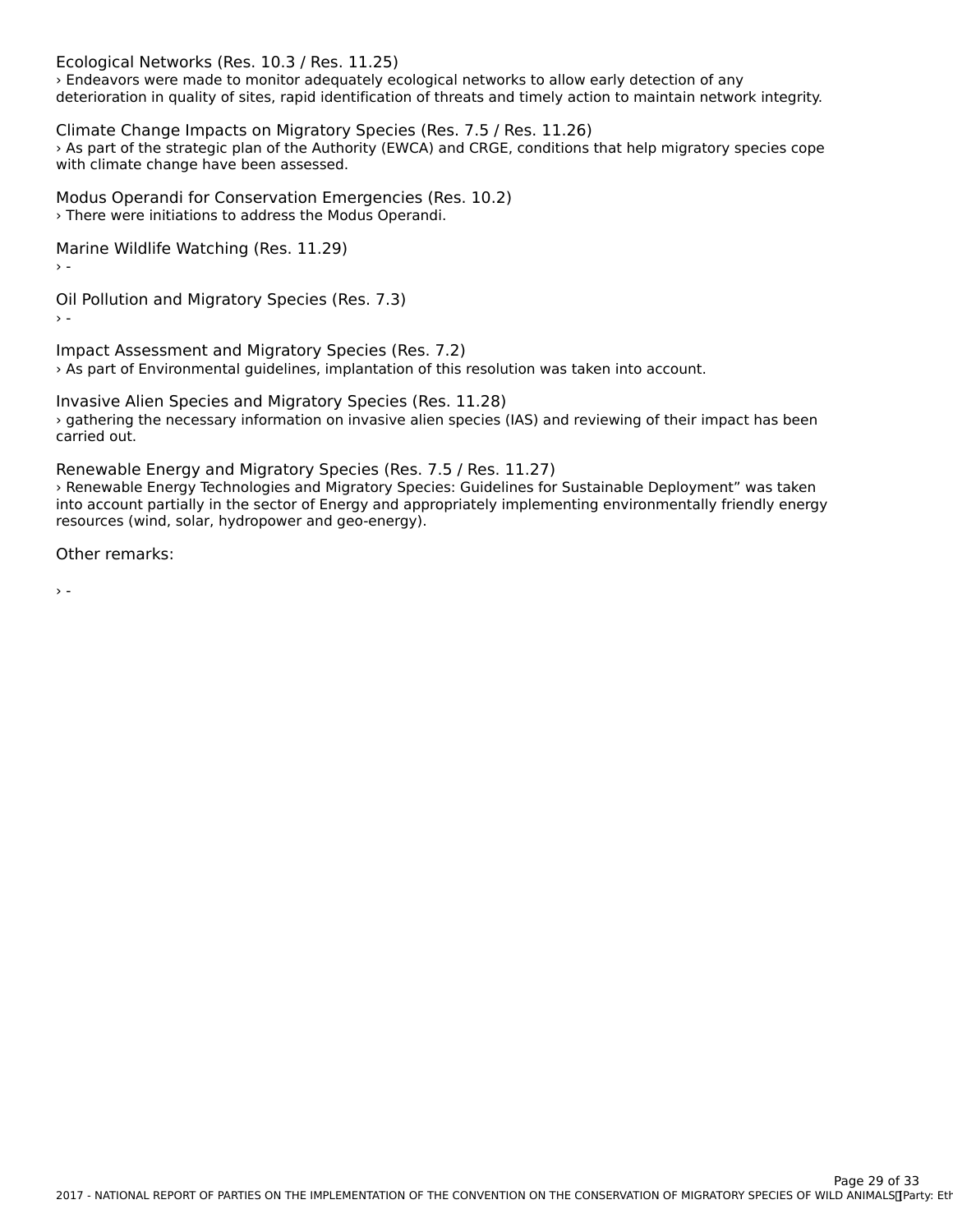## **Annex: Updating Data on Appendix II Species**

1. The drop-down lists below contain the list of all species listed in Appendix II. Parties which did not submit a Transport in 1983 below contain the fist of all species fisted in Appendix in Farties which did not submit<br>a National Report in 2014 are requested to complete the entire form. Parties that did submit a report in a wational Report in 2014 are requested to complete the entire form. Farties that did submit a report in<br>2014 are requested to review and update the data (e.g. new published distribution references and details concerning species added to Appendix II at COP11).

## **Chiroptera**

## **Eidolon helvum (African populations)**

Please choose the one that applies. ☑ No information available

## **Otomops martiensseni (African populations)**

Please choose the one that applies. ☑ No information available

### **Tadarida teniotis**

Please choose the one that applies. ☑ No information available

### **Cetacea**

## **Inia geoffrensis**

Please choose the one that applies. r rease crioose the one tr<br>☑ No information available

## **Pontoporia blainvillei**

Please choose the one that applies. ☑ No information available

### **Delphinapterus leucas**

Please choose the one that applies. ☑ No information available

### **Monodon monoceros**

Please choose the one that applies. ☑ No information available

### **Sotalia fluviatilis**

Please choose the one that applies. ☑ No information available

## **Sotalia guianensis**

Please choose the one that applies. ☑ No information available

### **Sousa teuszii**

Please choose the one that applies. ☑ No information available

### **Carnivora**

## **Lycaon pictus**

Please choose the one that applies. ☑ Range State

You have attached the following documents to this answer.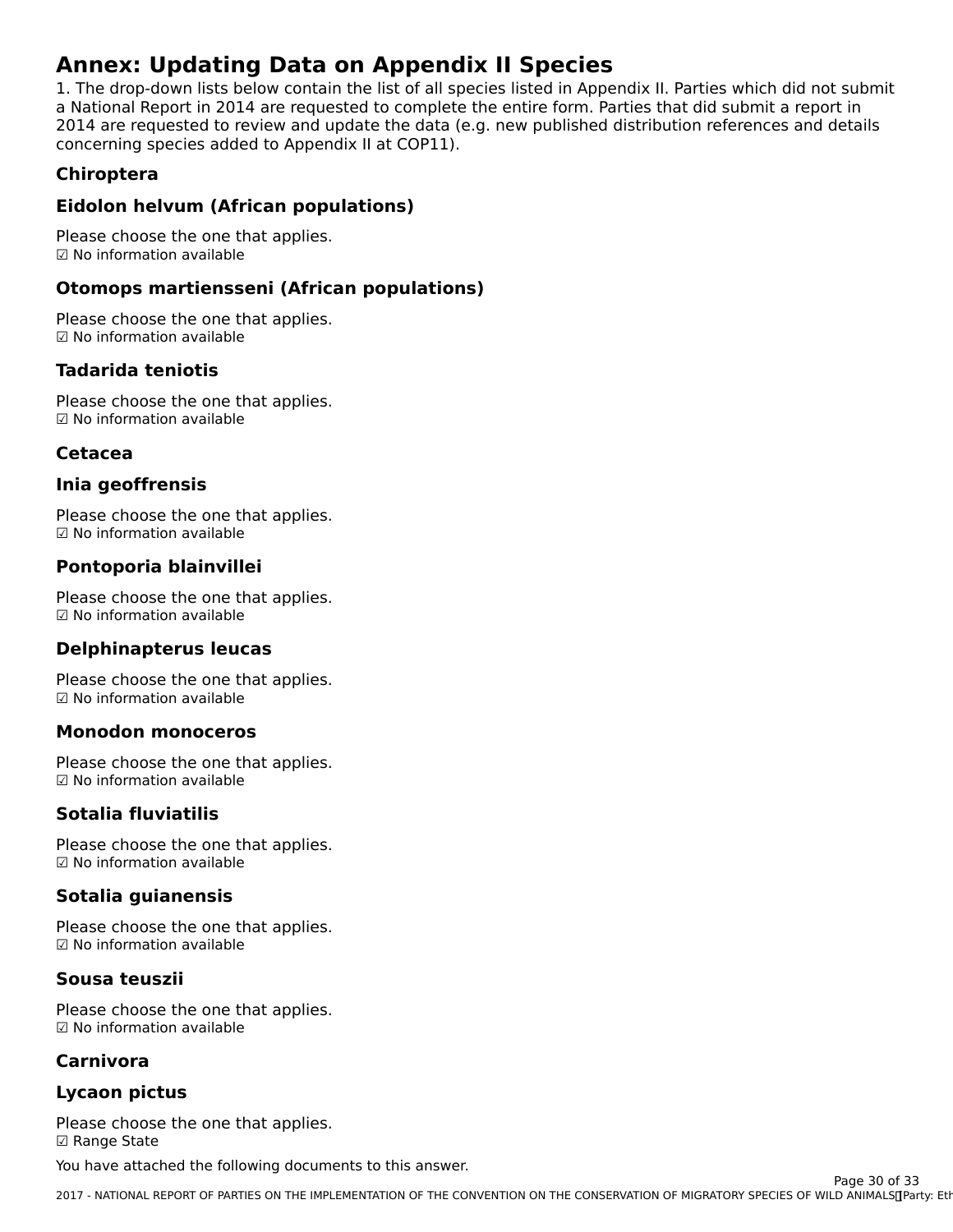### [Cheetah\\_Wilddog\\_Ethiopia\\_NAP.pdf](http://cms-ort.ort-production.linode.unep-wcmc.org/answers/2570459/documents/1654)

#### **Arctocephalus australis**

Please choose the one that applies. r rease choose the<br>☑ Not a Range State

## **Halichoerus grypus (Baltic Sea populations)**

Please choose the one that applies. ☑ Not a Range State

#### **Monachus monachus**

Please choose the one that applies. ☑ Not a Range State

## **Phoca vitulina (Baltic and Wadden Sea populations)**

Please choose the one that applies.☑ Not a Range State

#### **Otaria flavescens**

Please choose the one that applies. ☑ Not a Range State

### **Ursus maritimus**

Please choose the one that applies. r rease choose the<br>☑ Not a Range State

## **Proboscidea**

#### **Loxodonta africana**

Please choose the one that applies. ☑ Range State

Published distribution reference› -

## **Loxodonta cyclotis**

Please choose the one that applies. r rease choose the<br>☑ Not a Range State

#### **Sirenia**

#### **Dugong dugon**

Please choose the one that applies. r rease choose the<br>☑ Not a Range State

## **Trichechus manatus (Panama and Honduras)**

Please choose the one that applies.r rease choose the<br>☑ Not a Range State

## **Trichechus senegalensis**

Please choose the one that applies. ☑ Not a Range State

## **Perissodactyla**

### **Equus hemionus (includes E. onager)**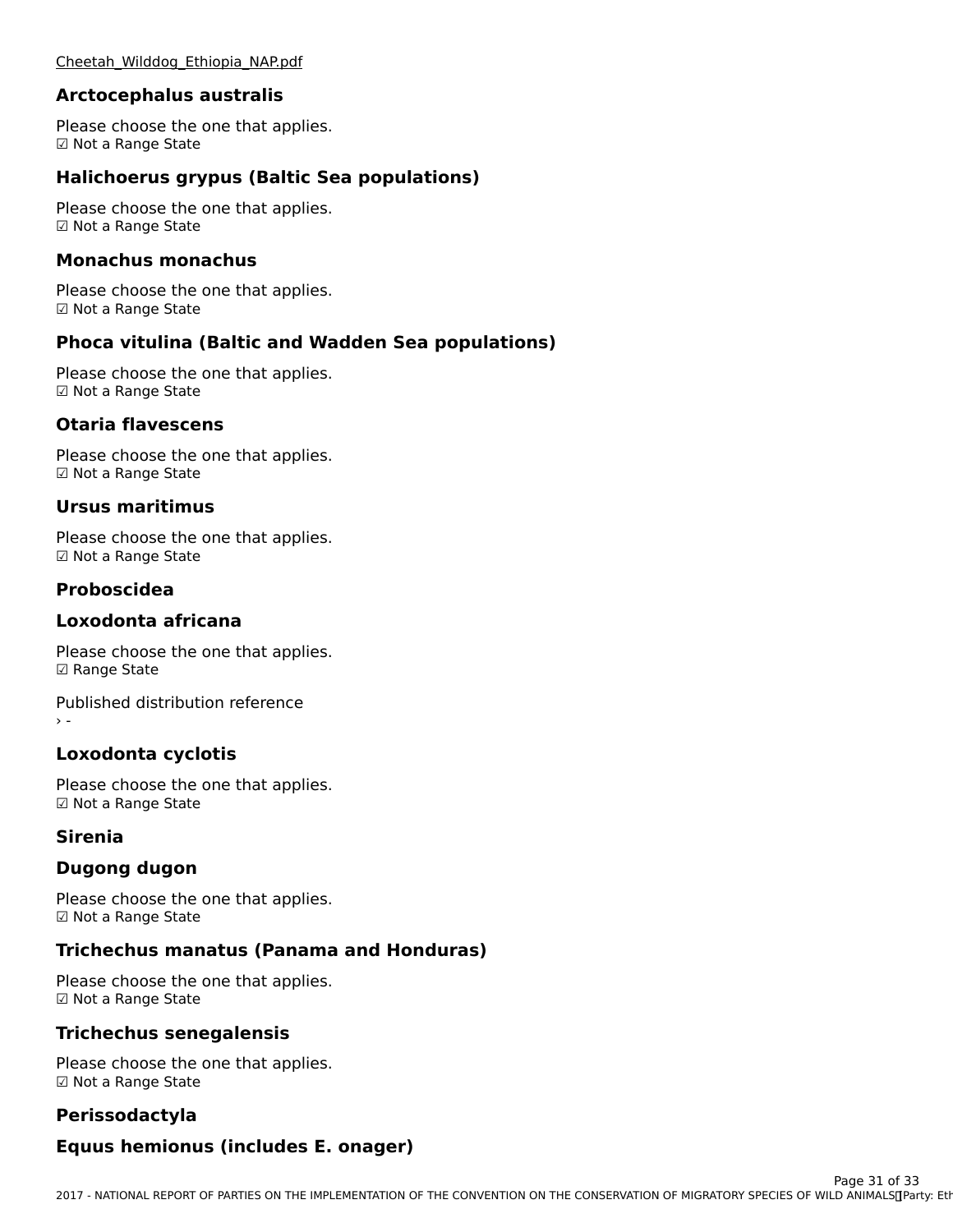Please choose the one that applies. ☑ Not a Range State

## **Equus kiang**

Please choose the one that applies. ☑ Not a Range State

### **Sphenisciformes**

## **Spheniscus demersus**

Please choose the one that applies. r rease choose the<br>☑ Not a Range State

Published distribution reference› -

## **Gaviiformes**

## **Gavia adamsii (W. Palaearctic)**

Please choose the one that applies. ☑ Not a Range State

### **Gavia arctica arctica**

Please choose the one that applies. ☑ Not a Range State

## **Gavia immer immer (NW Europe)**

Please choose the one that applies. r rease choose the<br>☑ Not a Range State

## **Gavia stellata (W. Palaearctic)**

Please choose the one that applies. r rease choose the<br>☑ Not a Range State

## **Podicipediformes**

## **Podiceps auritus (W. Palaearctic)**

Please choose the one that applies. r rease choose the<br>☑ Not a Range State

## **Podiceps grisegena grisegena**

Please choose the one that applies. ☑ Not a Range State

### **Pelecaniformes**

### **Pelecanus onocrotalus (W. Palaearctic)**

Please choose the one that applies. ☑ Not a Range State

## **Phalacrocorax nigrogularis**

Please choose the one that applies. r rease choose the<br>☑ Not a Range State

### **Phalacrocorax pygmeus**

Please choose the one that applies.r rease choose the<br>☑ Not a Range State